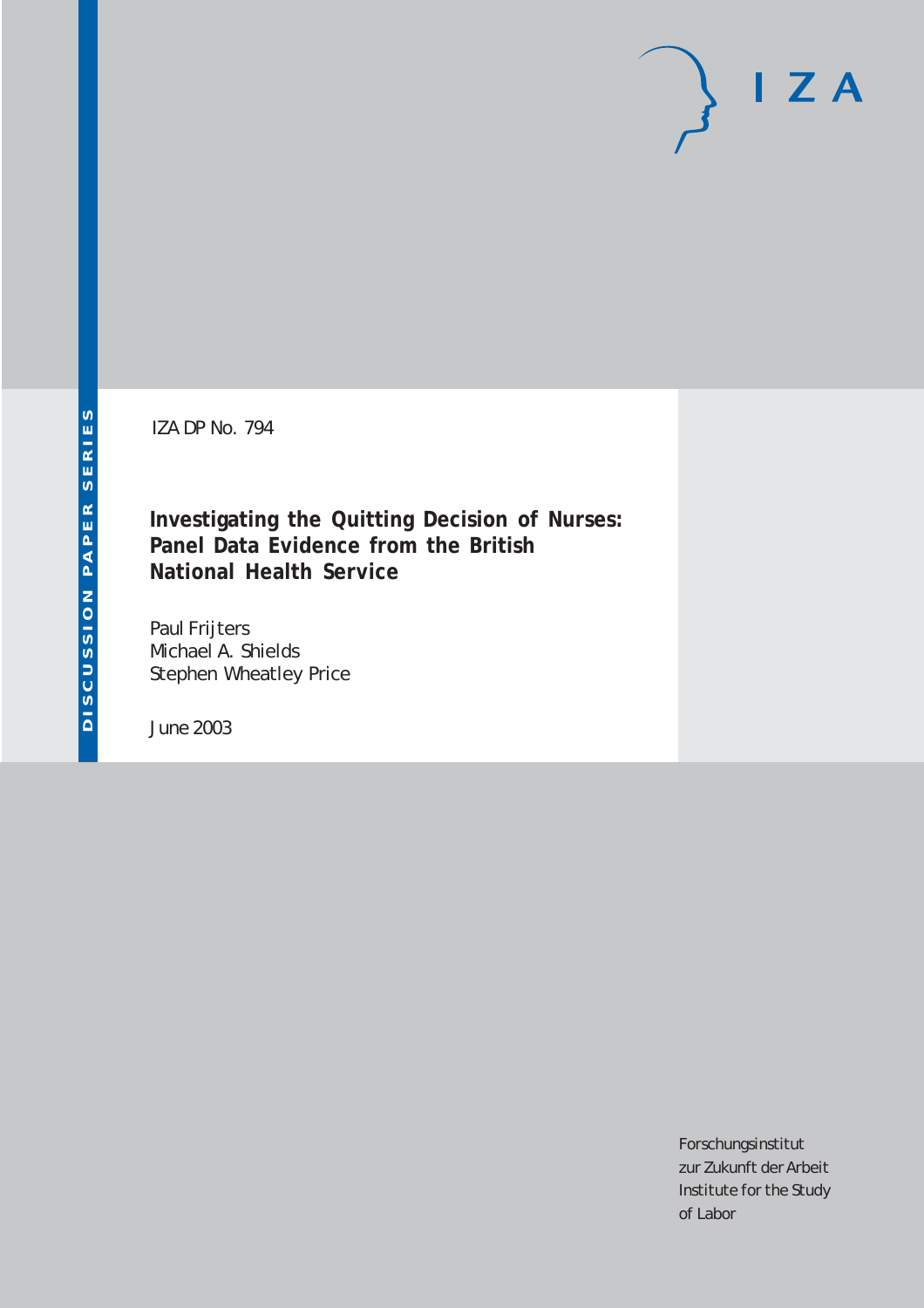# **Investigating the Quitting Decision of Nurses: Panel Data Evidence from the British National Health Service**

# **Paul Frijters**

*Australian National University* 

# **Michael A. Shields**

*University of Melbourne and IZA Bonn* 

# **Stephen Wheatley Price**

*University of Leicester and IZA Bonn*

Discussion Paper No. 794 June 2003

IZA

P.O. Box 7240 D-53072 Bonn Germany

Tel.: +49-228-3894-0 Fax: +49-228-3894-210 Email: [iza@iza.org](mailto:iza@iza.org)

This Discussion Paper is issued within the framework of IZA's research area *Mobility and Flexibility of Labor.* Any opinions expressed here are those of the author(s) and not those of the institute. Research disseminated by IZA may include views on policy, but the institute itself takes no institutional policy positions.

The Institute for the Study of Labor (IZA) in Bonn is a local and virtual international research center and a place of communication between science, politics and business. IZA is an independent, nonprofit limited liability company (Gesellschaft mit beschränkter Haftung) supported by the Deutsche Post AG. The center is associated with the University of Bonn and offers a stimulating research environment through its research networks, research support, and visitors and doctoral programs. IZA engages in (i) original and internationally competitive research in all fields of labor economics, (ii) development of policy concepts, and (iii) dissemination of research results and concepts to the interested public. The current research program deals with (1) mobility and flexibility of labor, (2) internationalization of labor markets, (3) welfare state and labor market, (4) labor markets in transition countries, (5) the future of labor, (6) evaluation of labor market policies and projects and (7) general labor economics.

IZA Discussion Papers often represent preliminary work and are circulated to encourage discussion. Citation of such a paper should account for its provisional character. A revised version may be available on the IZA website ([www.iza.org](http://www.iza.org/)) or directly from the author.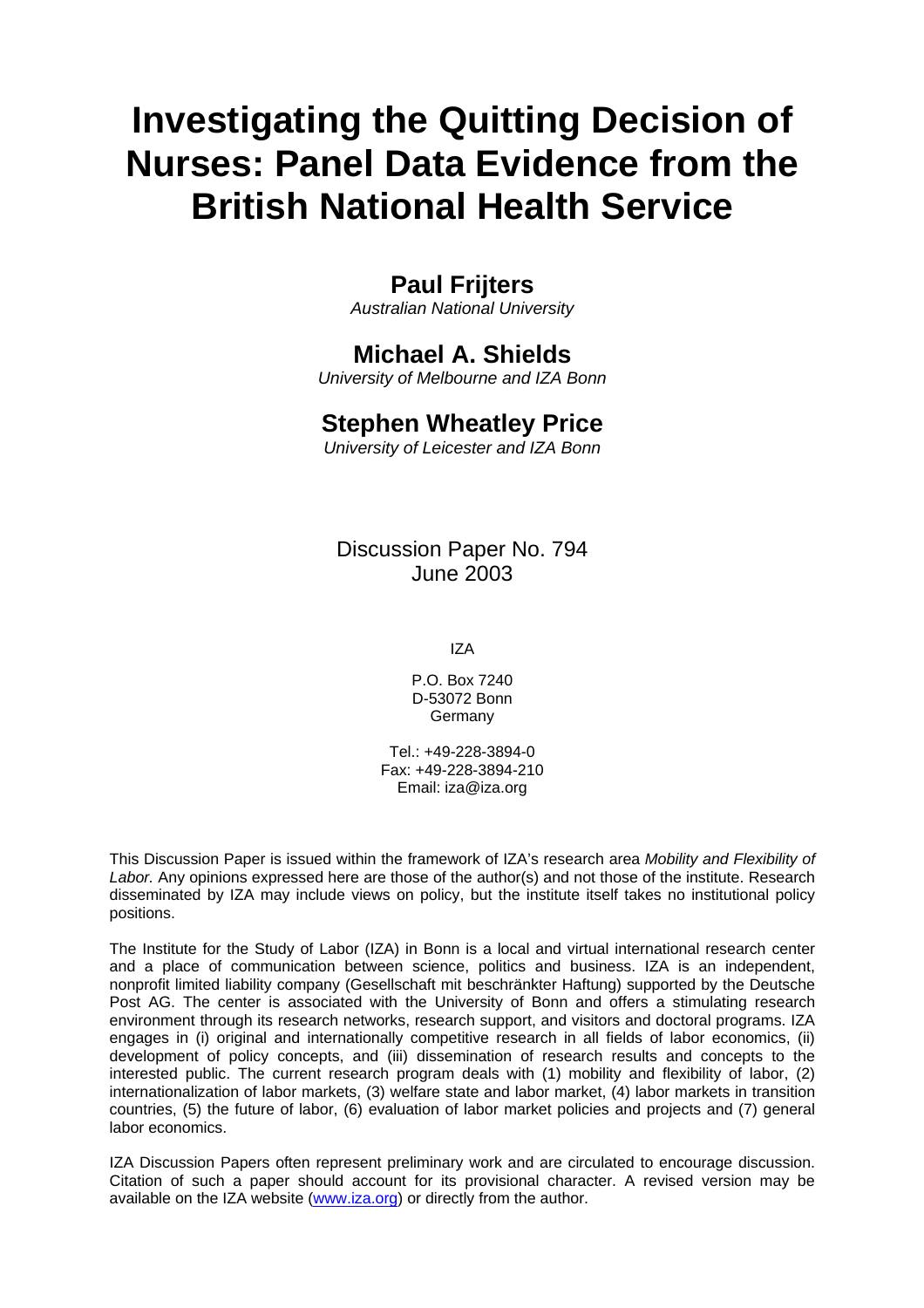IZA Discussion Paper No. 794 June 2003

# **ABSTRACT**

# **Investigating the Quitting Decision of Nurses: Panel Data Evidence from the British National Health Service**[∗](#page-2-0)

There is currently a worldwide shortage of registered nurses, driven by large shifts in both the demand for and supply of nurses. Consequently, various policies to increase the recruitment and retention of nurses are under discussion, in particular, the role that wage increases might have in promoting nurse labour supply. In this paper we provide the first detailed empirical investigation into the quitting behaviour of nurses in the British National Health Service (NHS), using a newly constructed longitudinal survey. We fit both single and competing-risks duration models that enable us to establish the characteristics of those nurses who leave the NHS, distinguish the importance of pay in this decision and document the destinations that nurses move to. Contrary to expectations, we find that the hourly wage received by nurses outside of the NHS is around 20% lower than in the NHS, and that hours of work are about the same. However, there is a clear movement away from shift work. Age, seniority, job and employer characteristics are all found to be important predictors of nurses leaving the NHS. However, whilst the effect of wages is found to be statistically significant, the predicted impact of an increase in nurses' pay on retention rates is small. Our main conclusion, therefore, is that the current nurse shortages in the NHS will not be eliminated through substantially increased pay. Rather employers need to identify and address other aspects of the job which are driving nurses' decisions to quit the NHS.

JEL Classification: J45, J63, I18

Keywords: nurses, panel data, wages, hours, quitting, NHS

Corresponding author:

 $\overline{a}$ 

Michael A. Shields Department of Economics University of Melbourne Parkville, Melbourne 6010 Australia Email: [mshields@unimelb.edu.au](mailto:mshields@unimelb.edu.au) 

<span id="page-2-0"></span><sup>∗</sup> The data are used with the permission of the Office for National Statistics, United Kingdom and the Data Archive at the University of Essex. The usual disclaimer applies.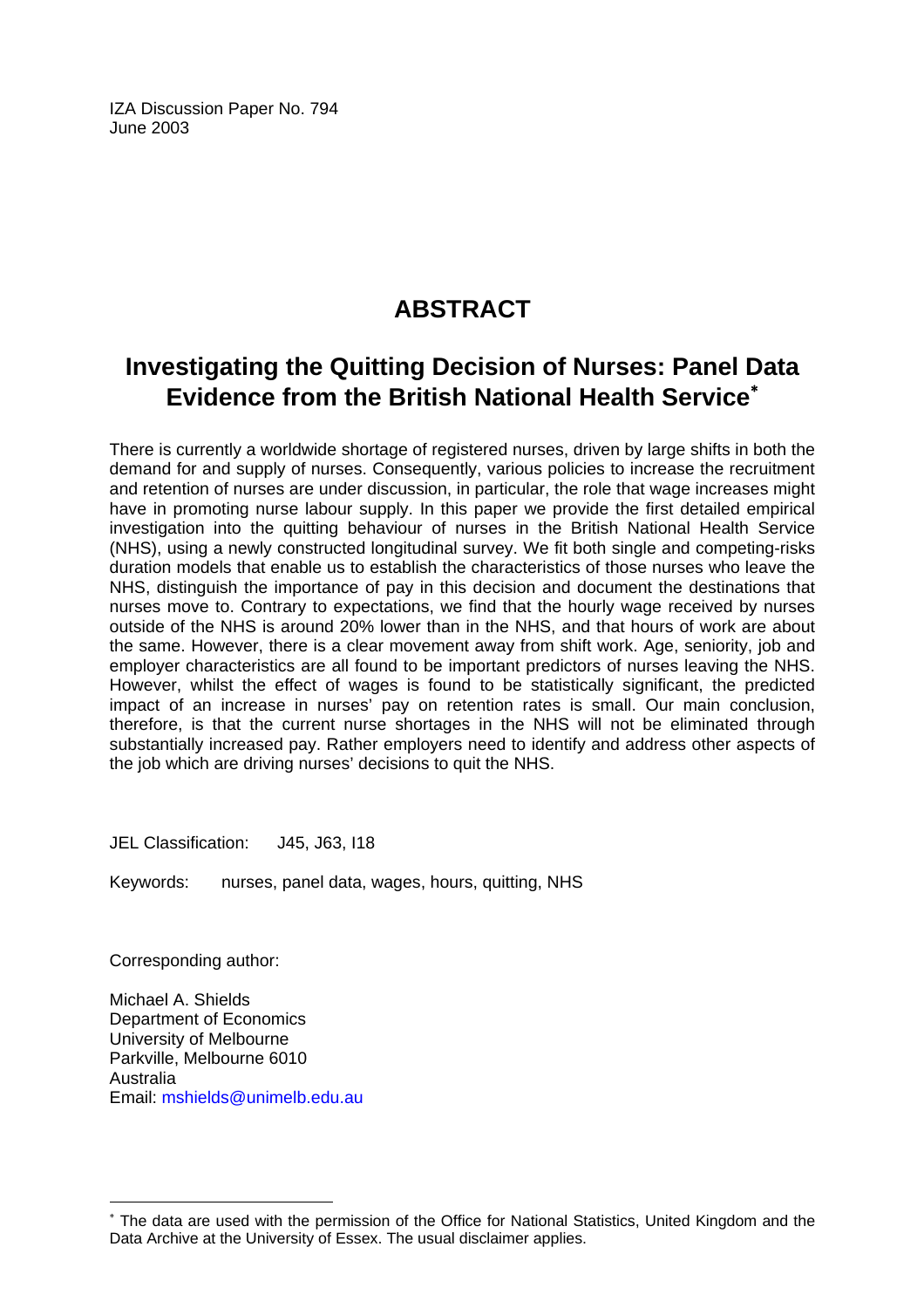#### **1. Introduction**

 $\overline{a}$ 

There is currently a global shortage of registered nurses (RNs). Consequently, the recruitment and retention of nurses is a major concern for healthcare policy-makers in most Western countries (see, for example, Audit General Victoria, 2002; Buchan *et al*., 1994; USGAO, 2001). The shortage is particular acute in a number of publicly-dominated heath care systems including Australia, Britain, Canada and Norway, as well as in the more privately-orientated US. Moreover, nurse shortages are not a new phenomenon: for example, Britain and the US have experienced nurse shortages from as far back as the end of World War II (see Aiken, 1982; Bognanno et al., 1974; Link, 1992; Roberts et al., 1989; Yett, 1975).

The extent of this shortage is considerable. For example, the US had a RN vacancy level of over 126,000 in 2001, which is projected to increase to around one million by 2010 (AHA News, 2001; Cowan, 2001). In Britain, the National Health Service (NHS) is currently reporting a shortage of RNs of around 20,000 (RCN, 2002) in England alone, while Australia is currently facing a shortfall of 5,000 RNs, which is expected to rise to around  $31,000$  by 2006 (O'Hagan, 2002).<sup>1</sup> Norway is currently facing a shortage of around 3,300 whole-time posts (Askildsen et al., 2002; Holmas, 2002), and similar shortages are reported in Canada and throughout the Scandinavia countries.

It is widely understood that nurse shortages are the result of continuing shifts in both the demand and supply sides of the nursing labour market (Shields and Ward, 2001). On the demand side, the primary change is due to demographic ageing in most Western countries, which has led to gradual increases in the demand for health services. These changes are predicted to be particularly pronounced as the baby boomers reach their 60s and 70s in the next twenty years. This increased demand for nursing services is and will be evident in each of the hospital, community and residential/nurse home sectors. The demographic ageing effect is being exacerbated by the increased demand for healthcare generally. The more educated the populations become the greater their knowledge about medical issues and the higher are their expectations and demands for treatment. In addition, advances in the RN-intensive medical technology has expanded the treatment possibility frontier. As a result, the demand schedule for RNs continues to shift outwards.

Demographic ageing is also an important explanation for changes on the supply side of the market. It continues to effectively reduce the number of school-leavers available to enter nurse training and to increase the number of nurses retiring each year (see Buerhaus et al., 2000). For example, by 2010 approximately 40% of the US nursing workforce will be over 50 years of age (USGAO, 2001). In the British context, only 15% of NHS RNs are currently under 30 years of age, compared to 25% one decade

<sup>&</sup>lt;sup>1</sup> The Royal College of Nursing (RNS) website provides a wide ranging selection of news articles concerning the size and consequence of nurse shortages in Britain i.e. rcn.org.uk. Similar information for the US can be found at the American Hospitals Association website i.e. ahanews.com.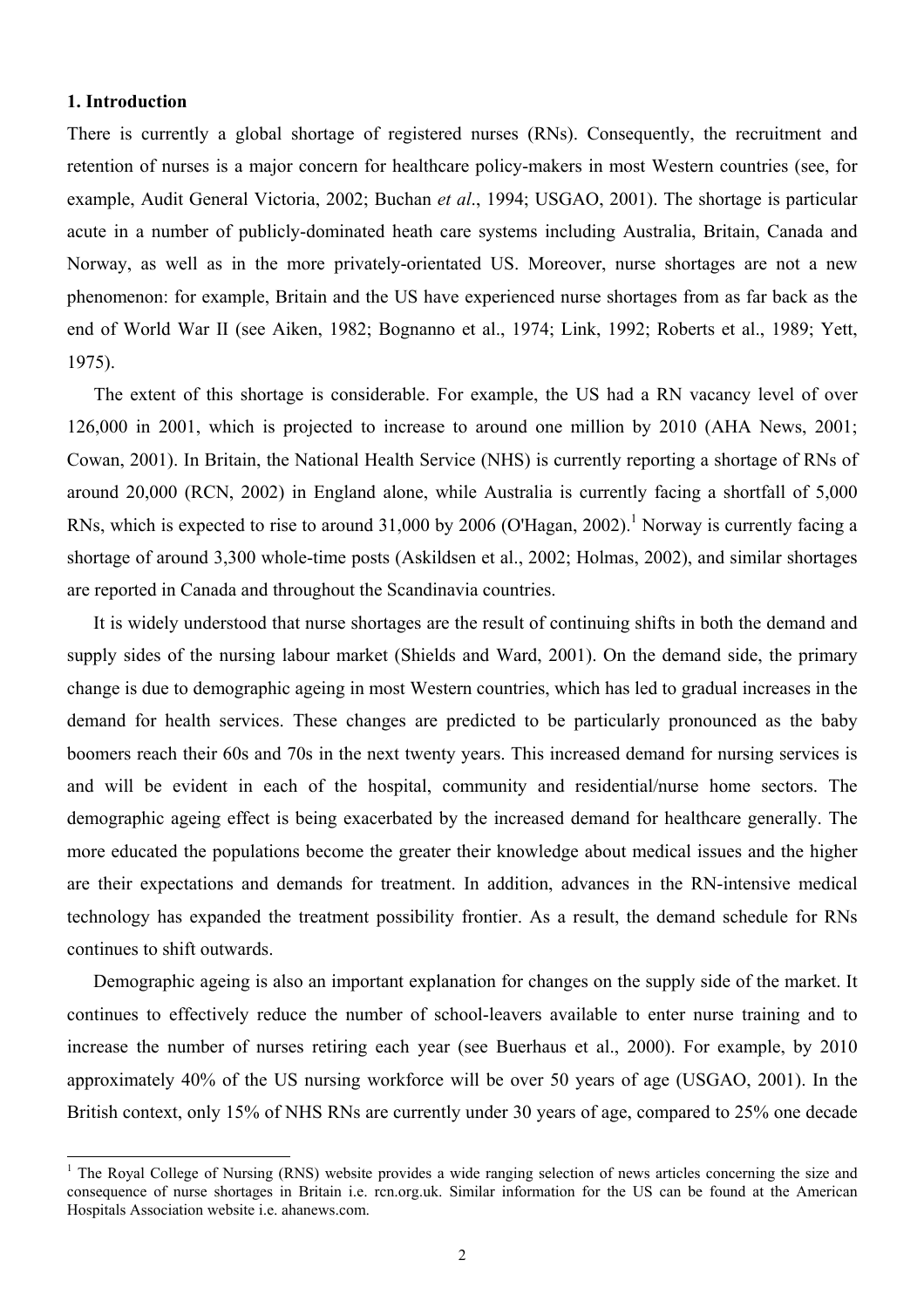ago. Moreover, 23% of NHS nurses are aged 50-55 and will retire in the next 5-10 years (Buchan and Seccombe, 2002). Moreover, the level of educational achievement needed to enter nurse training has been increased in many countries over the past decade. This is an attempt to increase the level of 'professionalism' in nursing and a response to the need for nurses to perform an increasing range of, and more technologically-advanced, medical tasks (Hardill and MacDonald, 2000; Phillips, 1995). The past 30 years have also seen a substantial increase in the range of alternative career opportunities for women. Finally, nurses in most countries report low levels of job satisfaction due, in particular, to heavy workloads, high amounts of overtime and general staffing and auxiliary nurse shortages. Poor relative wages (given alternative career opportunities) and the introduction of competitive forces in the health care sector are also cited as causes of dissatisfaction amongst nurses. International evidence of low morale from survey data on nurses in six countries can be found in Aiken et al. (2000, 2001). Separate evidence for the US can be found in USGAO (2002), for the UK in Beishon et al. (1995), RCN (2002) and Shields and Ward (2001) and for Australia in Buchanan and Considine (2002).

 Policymakers have tended to focus on increased pay as the best means to tackle nurse shortages. However, there is a reasonably strong consensus, across studies that have used formal econometric techniques to investigate nurse labour supply, that their labour supply is fairly unresponsive to wage changes. In fact, the average elasticity of supply with respect to wage changes is only about 0.3 (see Antonazzo et al., 2003 and Shields, 2003, for reviews of this literature). However, it is important to note that there has only been two British based studies (Phillips, 1995; Skatun et al., 2001), and there have been no British studies, as far as we are aware, that have used longitudinal survey data to investigate this issue.

The aim of this paper therefore is to shed new light on the issue of nurse retention in the NHS by using newly constructed longitudinal survey and duration models to provide a detailed econometric investigation into the quitting decision of NHS nurses. The results of this analysis will therefore help inform the current policy debate. In particular, for the first time in the British context we (1) identify the characteristics of nurses who quit the public sector, (2) establish the importance of wages and working hours in the quitting decision and (3) document the new labour market destinations of nurses who leave the NHS.

The paper is set out as follows. Section 2 discuss the context of the current British nursing 'crisis' whilst Section 3 reviews the international literature on nurse labour supply and turnover. Section 4 introduces the data and provides some salient sample characteristics. Section 5 outlines are econometric methodology, whilst Section 6 discusses the main results. The paper is concluded in Section 7.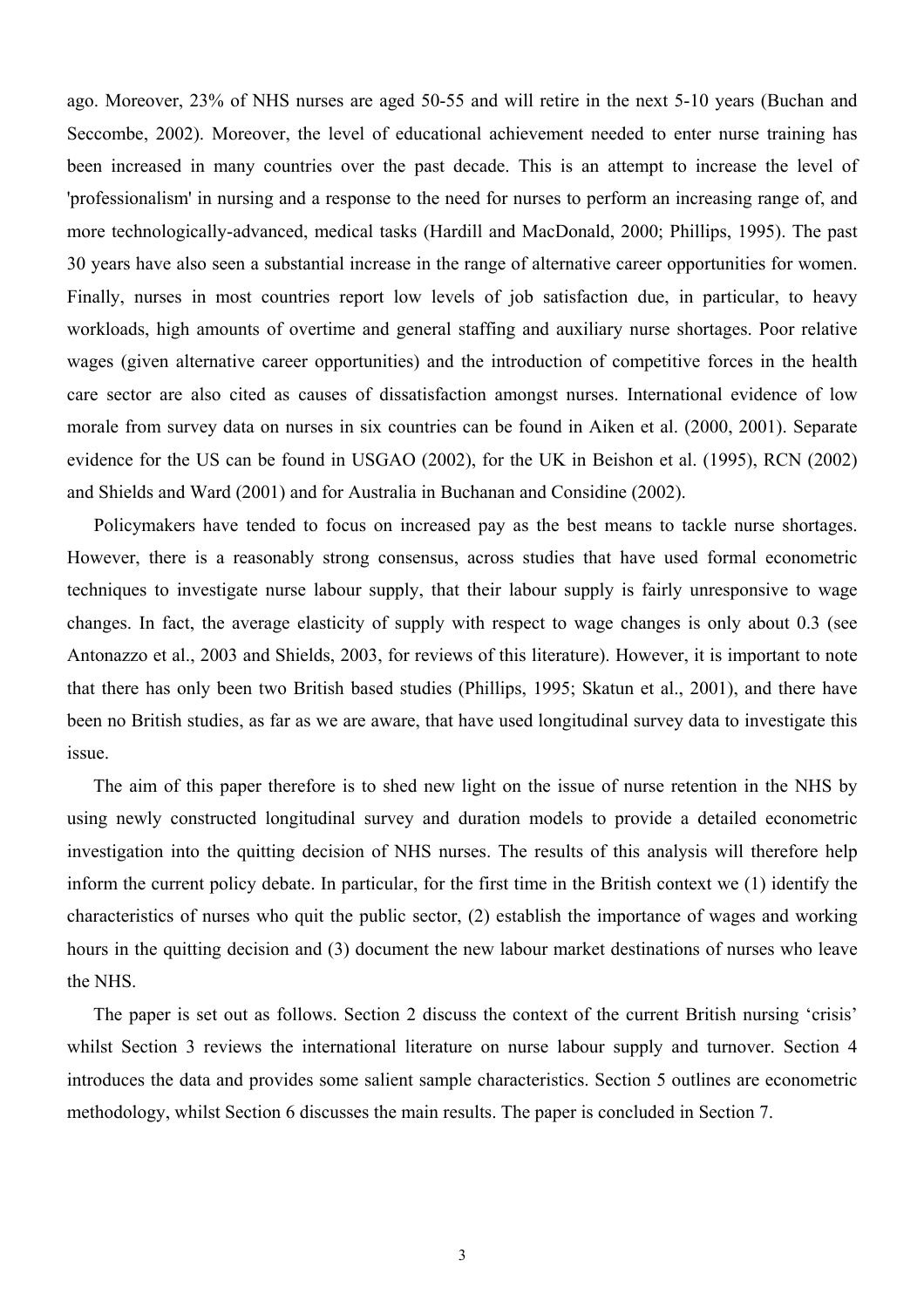#### **2. The UK Nursing 'Crisis'**

 $\overline{a}$ 

In the UK context, there are currently just over 320,000 qualified registered nurses and midwives, of whom 90% are employed in the NHS (Buchan and Seccombe, 2002; Department of Health, 2001). The NHS nursing pay-bill stands at 20% of total NHS expenditure per year (Morris and McGuire, 2002). Over the last two decades, nursing in the NHS has persistently been described in the media as in a state of 'crisis'. A recent report prepared for the UK Government suggests that the UK would need to employ over 100,000 more nurses, over the next 20 years, if it is to provide a high quality service by 2022 (Wanless, 2002).

 On the recruitment side, the intake into nurse training fell by around 30% between 1987 and 1995 (Seccombe and Smith, 1997), and this trend has continued in recent years. The turnover of existing nurses in the NHS stands at around 14% per annum, but is far higher for nurses who recently completed their training (Gray and Phillips, 1996; Seccombe and Smith, 1997). Between 1990 and 2000, around 170,000 nurses left the nursing register, with over 21,000 going in 1999/2000 alone (Buchan and Seccombe, 2001). Moreover, low satisfaction with many aspects of the nursing job has led to wide spread discontent in the profession, which is reflected in around 40% of nurses indicating that they might leave the NHS in the near future (Beishon et al., 1995; RCN, 2002; Shields and Ward, 2001).

With some NHS hospitals reporting RN vacancy rates of up to 20%, the consequences of such shortages can be severe. In particular there has been increased waiting time for surgery, delays in emergency care and, in the worst cases, complete closures of hospital wards and operating theatres (Audit Commission, 1997). Shortages also cause significant stress among pressurised health workers and force the health service to employ more temporary staff (King's Fund, 2001).<sup>2</sup> In the later respect, many countries are relying on immigrant nurses to meet their nursing requirements. For example, the NHS recruited over 8,000 RNs from abroad in 2000/2001, which accounted for about 40% of all new nurses (Buchan and Seccombe, 2002). This reliance on foreign nurses has raised serious concerns about the quality of patient care in the NHS. In addition, the source countries have complained about the direct recruitment drives used by the NHS, since they desperately need to retain their nurses whose training they have funded. Nevertheless, the trend of using increasing numbers of immigrant nurses is set to continue and the NHS will have to compete in an international nursing labour market, with the USA and other countries who are also experiencing growing nursing shortages (Buchan and Seccombe, 2002).

 Given the persistent problem of nurse shortages faced by the NHS, policy attention has focused on ways to (1) increase the recruitment of school-leavers into the profession, (2) encourage nurses no longer working in nursing to re-enter the profession, and to (3) improve the retention of current staff. Central to

 $2$  In the US, JCAHO (2002) reports that in a recent survey of US hospitals that nurse shortages are caused emergency department overcrowding (38% of hospitals), diversion of emergency patients (23%), discontinuation of programs and services (17%) and cancellation of elective surgeries (10%).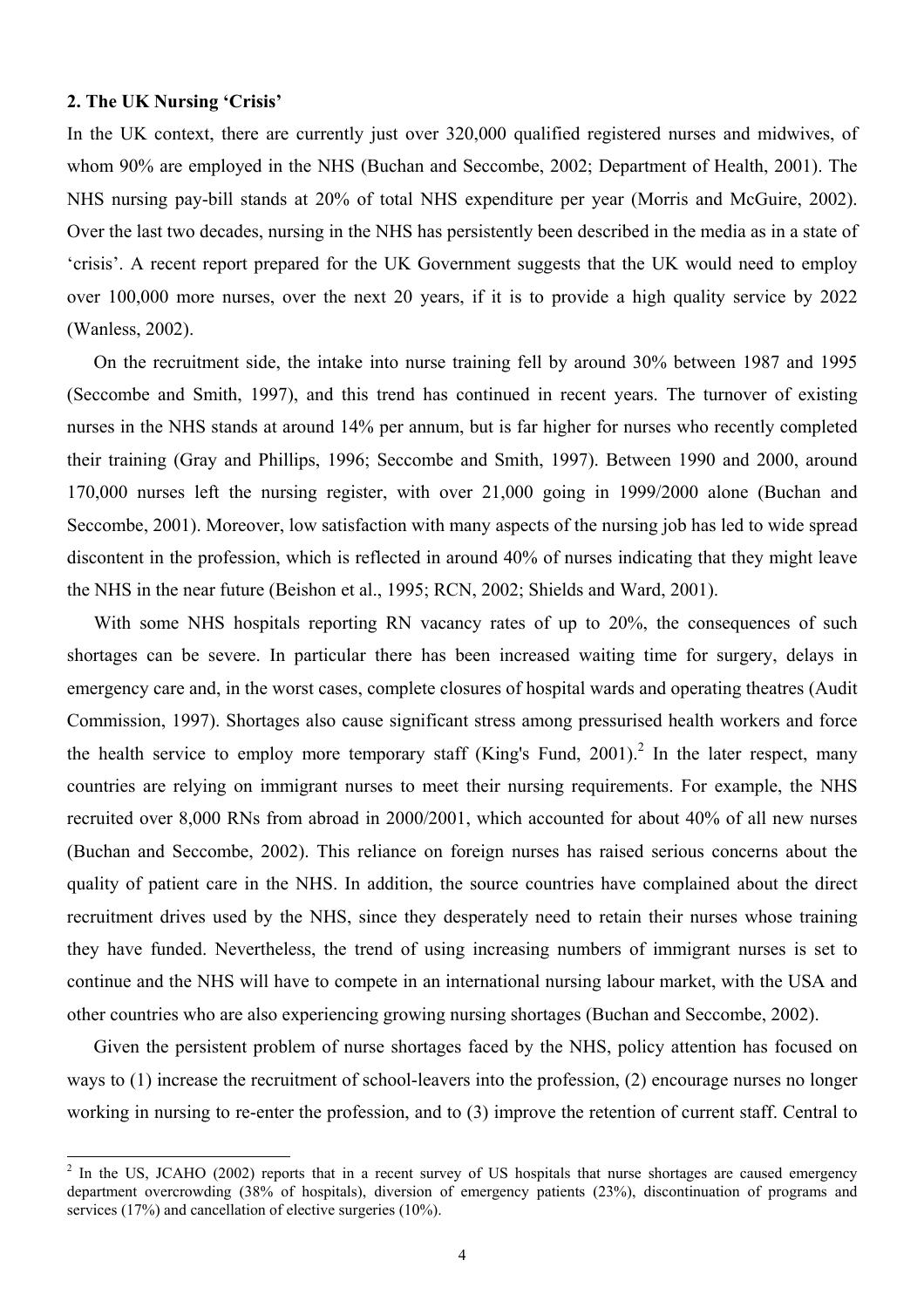this debate has been the focus on improving working conditions generally in the NHS and the potential effect that increased pay could have on labour supply. Correspondingly, many NHS Trusts have started to introduce more flexible working arrangements, childcare support and even housing subsidies, to improve their staffing position (Elliot et al., 2003). There is also considerable discontentment about the current nurse remuneration system introduced in the NHS in 1983. There is currently a wide ranging discussion between the RCN, trade unions and the Government regarding ways in which to modernise the nurse pay structure and introduce greater regional and grade flexibility. This is highlighted in the recent statement by the RCN General Secretary:

'To attract nurses and especially to keep them for the long term, the (UK) Government needs to invest seriously in the workforce through a modernised pay and career structure...Nurses want better career opportunities, the chance to take on new roles, support to develop their skills and a fairer pay.system.' (Malone, 2003).

### **3. Empirical studies of the nursing labour supply and quitting behaviour**

Despite the fact that RNs represent one of the largest occupations in most Western countries, that nursing skills are a central input into the health (care) production process and that shortages have existed for many years, there are relatively few empirical studies that have examined the labour market behaviour for this important group of workers. The most researched topic by economists in this respect is the labour supply of nurses. However, since the first research papers that used econometric techniques were written in the early 1970s, there have been less than twenty published studies that have modelled the labour supply decision of nurses. Virtually all of these studies have focussed on the US nursing market (see Antonazzo et al., 2002 and Shields, 2003 for full reviews of this literature). Moreover, all of these studies have used cross-sectional data from either the US Census data (i.e. 1960, 1970 and 1980) or, more recently, from the quadrennial National Sample Survey of Registered Nurses, and have estimated either a tobit or a Heckman-selection type labour supply model. The overwhelming conclusion from these studies is that the wage elasticity of nurse labour supply is unresponsive (or inelastic) and that very large increases in RN wages would be needed to adequately meet health care demands. The average wage elasticity, found across all the US studies, is around 0.3. In fact, a number of studies have found evidence of a backward bending labour supply function for RNs, which points to the possibility that, for some markets, wage increases might actually lead to a reduction in the quantity of RNs supplied. Other fairly consistent findings from these studies were that, for married RNs, increases in spouse wages and increases in non-labour household income have a significant negative effect on RNs labour supply. Three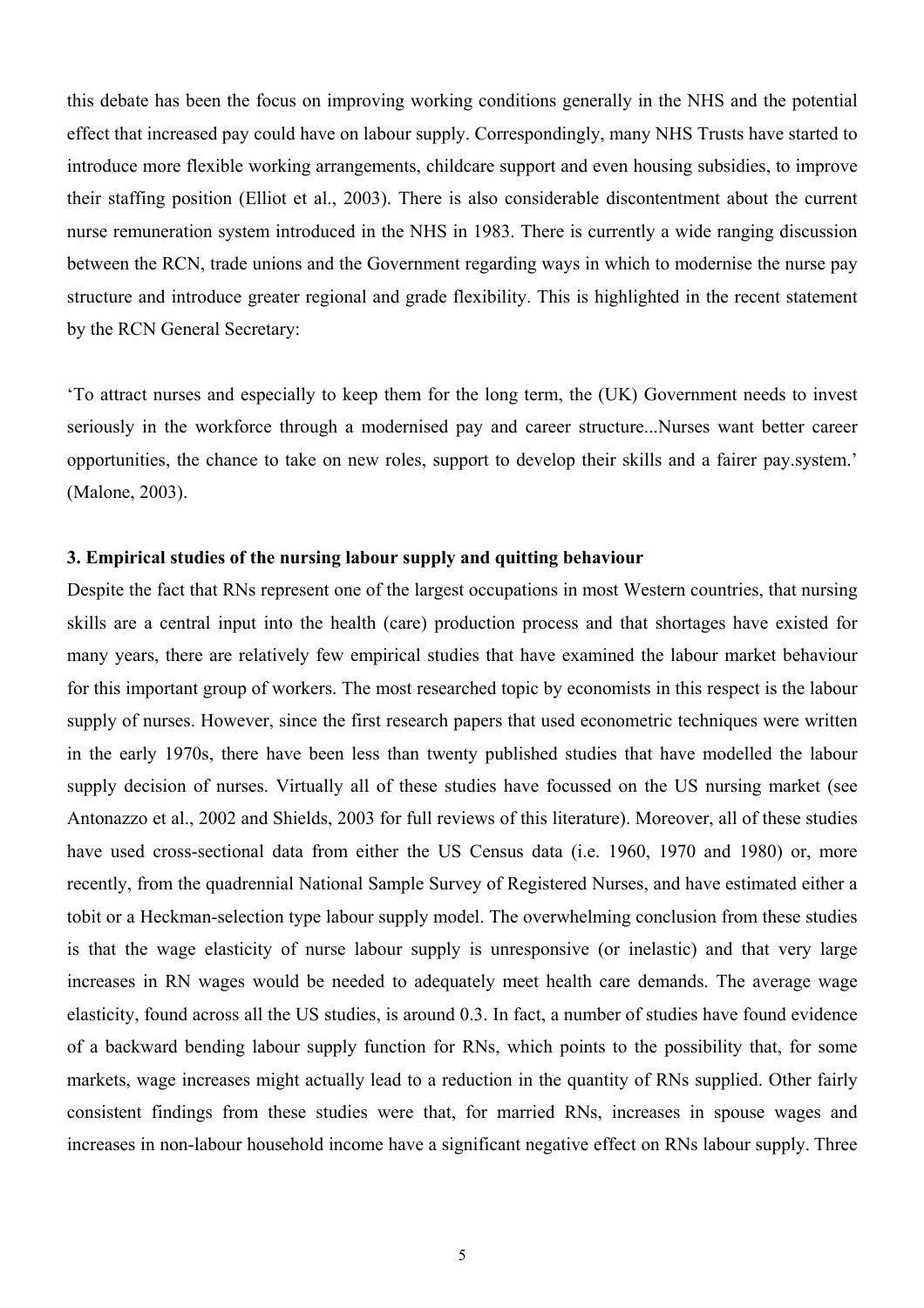exceptions to the finding of a small wage elasticity are the studies by Sloan and Richupan (1975), Mallikamas (1990) and Brewer (1996) who each found a wage elasticity of greater than unity.

 One of the very few non-US studies of nurse labour supply is Phillips (1995) who estimated a standard Heckman-selection type model using a small sample (n= 312) cross-sectional sample of British NHS nurses, collected in 1980. The author found an important role for wages in determining nurse labour market participation with a point-elasticity of 1.40, whilst the wage elasticity with respect to hours was small at around 0.15. The considerable divergence in the determinants of participation and working hours was taken as an indicator of 'discontinuity' of the nursing labour supply function. More recently, Skatun et al. (2001) estimated a standard Heckman selection model of participation, and hours of work, for married nurses in the UK, using cross-sectional data from the Quarterly Labour Force Survey for 1999- 2000 (n=1248). They found that the wage elasticity of participation was fairly unresponsive at 0.62, whilst the wage elasticity with respect to hours was 0.48.

 In many respects even the most recent literature on nurse labour supply significantly lags behind recent developments in both the theoretical and econometric approaches to modelling labour supply more generally (Blundell and MaCurdy, 1999; Elliot et al., 2003; Shields, 2003). To a large extent these limitations are data determined. For instance the extensive panel data studies needed to understand the role of household bargaining into the empirical framework, control for unobservable individual heterogeneity or identify the wage effect through an exogenous change to wages, are unavailable in most countries including the US. Perhaps the only recent exception in terms of advancements in empirical modelling is the recent study by Askildsen et al. (2002). They use a long and large panel (18,000 individuals over a five-year period, 1993-1997) of female Norwegian nurses, drawn from administrative rather than survey records, to estimate a number of labour supply models. Given the longitudinal nature of their data, the authors estimated a variety of panel data models, which allowed for individual unobservable characteristics (i.e. fixed-effects) to be correlated with the explanatory variables. The issue of wage endogeneity was also considering using Instrumental Variable (IV) techniques. The robustness of the estimates was shown across a number of specifications: OLS, 2SLS, Fixed-effects, Fixed-effects 2SLS and the main panel sample selection model. The authors noted a fair level of stability across each of the models. The wage elasticity from the favoured model, which allowed for individual fixed effects and also controlled for the endogeneity of wages was 0.780. The authors therefore concluded that, for Norwegian public sector nurses, wage increases could have some success in addressing nurse shortages.

 In addition to this 'classical' nurse labour supply literature, there have also been a few studies that have investigated the factors influencing an RNs decision to leave nursing. Parker and Rickman (1995) found using pooled data from the US CPS data for 1980-90, that married RNs in the US are more likely to withdraw from the labour force than unmarried RNs, while spouse' income is not an important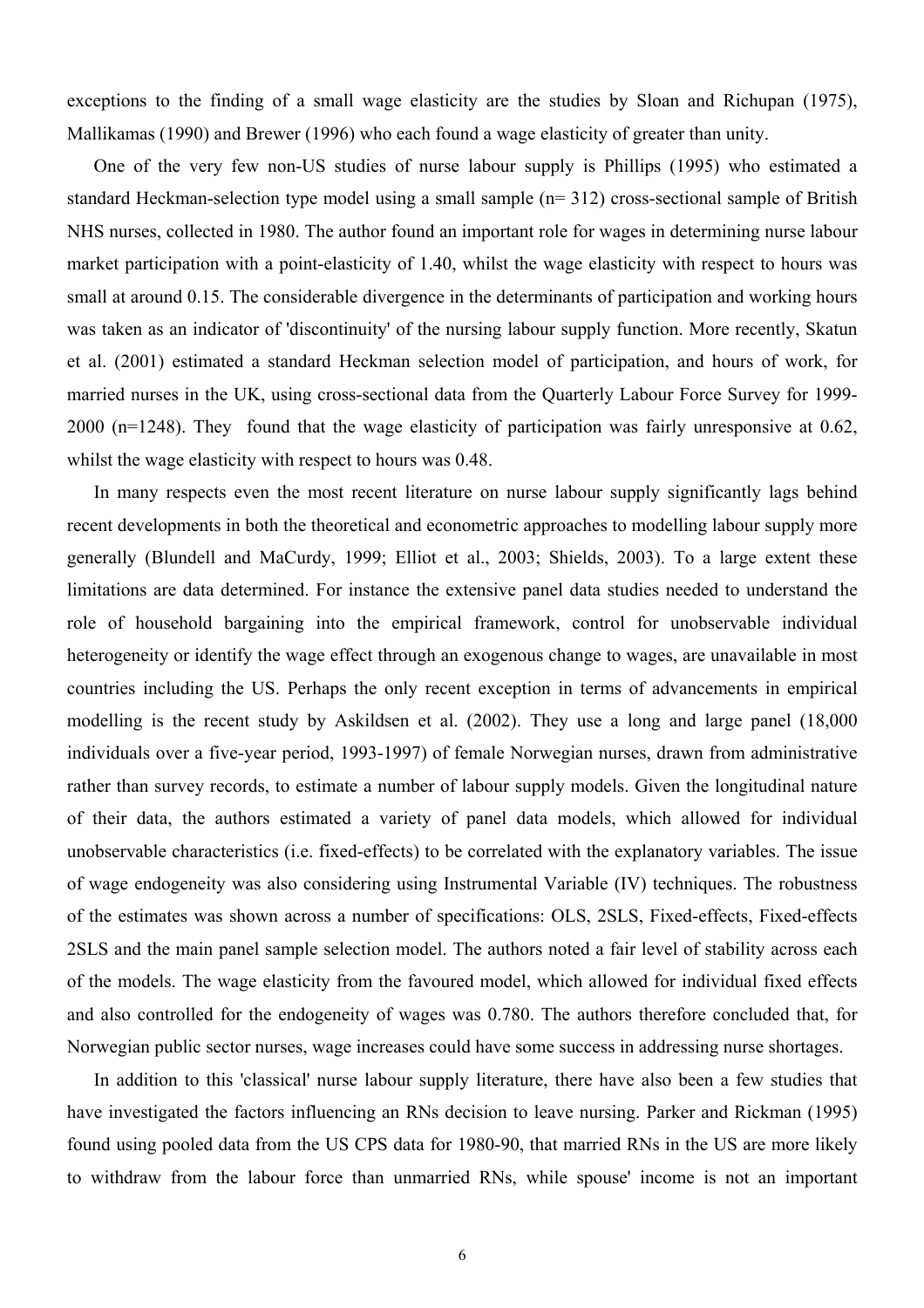determinant of withdrawal. However, this study does not address the issue of outside wage offers. Schumacher (1997) used a sample of RNs drawn from the US Current Populations Survey (CPS) from 1983 to 1994. He found evidence suggesting that US nurses do respond to outside wage offers, with a one standard deviation decrease in the difference between the actual and predicted log wage resulting in an 8% increase in the exit rate of nurses. Ahlburg and Mahoney (1996) found, using survey data for nurses in Minnesota, that relative wages were a significant predictor of nurse turnover. However, the quantitative effect was found to be small: a 10% increase in the wage offered to a nurse, relative to the expected wage she could earn in her next best occupation, increased the probability of continuing to work as a nurse by only 2%. The authors therefore conclude that working conditions are more important determinants of turnover than wages. In the British context, Gray and Phillips (1996) examined the effect of regional labour market variables on nurse turnover using regional health authority level data. They found that the size of the private nursing sector, and the relative pay of other workers in the area ,was a significant predictor of turnover. Gray et al. (1996) found that national pay increases for nurses in Britain were not generally successful in reducing nurse turnover, whilst Gray and Phillips (1994) found that nurse turnover rates fall with age and are highest in the first few years after the completion of nurse training.

 In the study most similar to that presented in this paper, Holmas (2002) used the same Norwegian data as Askildsen et al. (2002) and estimated a number of single-spell duration models. He found that both wages and working conditions have an impact on nurses' decision to quit the public health care system. He found that a 1 Norwegian Krona increase in hourly nurse wages decreases the hazard by 3.4%. Moreover, nurses working in hospitals with high occupancy rates (e.g. workload) and in large hospital were more likely to leave nursing. Interestingly, having young children did not have a significant impact on the quitting hazard, and married nurses had a lower quitting rate than unmarried nurses.

 Finally, a few recent studies have investigated the determinants (including pay) of job satisfaction for nurses and how this is linked to quitting behaviour. A general review of this literature can be found in Borda and Norman (1997) and Cangelosi et al. (1998). For Britain, Shields and Ward (2001) and Shields and Wheatley Price (2002a) used a large and detailed cross-sectional survey of NHS nurses to investigate these issues. They found that both nurses' own wages and relative wages (i.e. what nurses could earn outside of nursing given their characteristics) to be important determinants of job satisfaction. Those with low job satisfaction were then found to have a 65% higher probability of intending to quit. However, dissatisfaction with promotion and training opportunities were found to have a stronger impact than workload or pay. Moreover, the probability of quitting was found to be highest for young and ethnic minority nurses, whilst no effect of marital status or gender was found. Interestingly, more senior nurses were found to be more likely to quit the NHS than junior nurses, and there was some clear differences by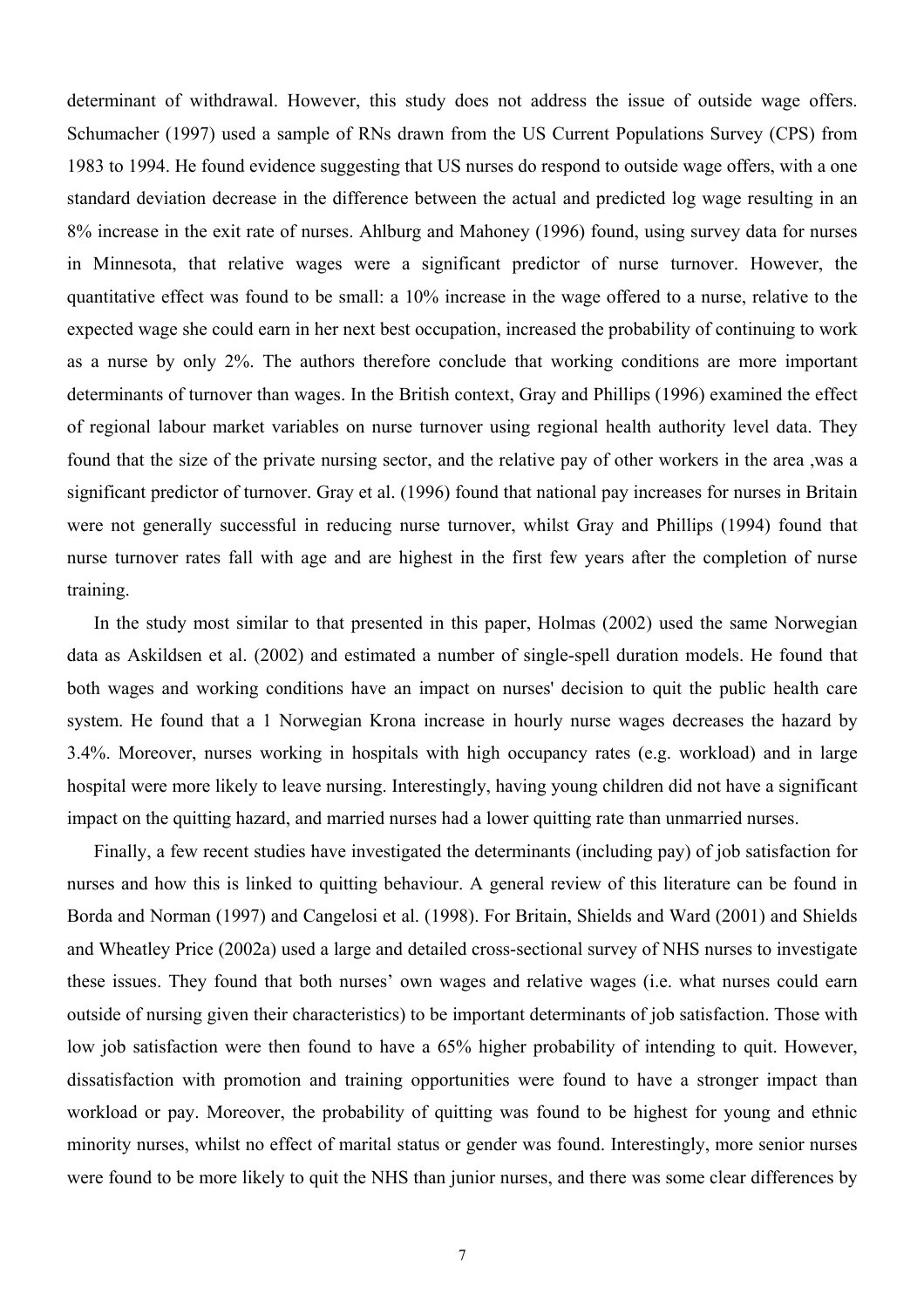nursing specialty. The studies concluded that recent policy focus on improving pay for all NHS nurses would only have limited success, unless accompanied by improved promotion and training opportunities. One limitations of these two UK studies, however, is that they are based on intentions to quit rather than observed quitting behaviour (Holmas, 2002).

 In this paper we investigate a number of the issues discussed above using, uniquely, longitudinal data on NHS nurses. In particular, we focus on the potential importance of a substantial increase in nurses' wages as a means of addressing the current and projected nursing "crisis" in the NHS.

#### **4. Data and models**

### *4.1 Data*

 $\overline{a}$ 

Our sample is derived from the Quarterly Labour Force Survey (QLFS) of the United Kingdom. The Labour Force Survey has been undertaken since 1973. Its primary purpose is to collect internationally comparable employment and unemployment data at a regional and national level for the UK. The questionnaire covers areas such as economic activity, education and training, household structure, qualifications, job search behaviour and working environment. At the beginning of 1992 a quarterly panel element was introduced. The total number of households successfully questioned each quarter is approximately 64,000, amounting to some 167,000 persons. Each household is questioned for five successive surveys, so that if the household is first surveyed in the Spring (interviews conducted between March and May) of one year (wave 1) interviews will be attempted with that household for each successive quarter (waves 2, 3  $\&$  4) up to (and including) the Spring of the following year (wave 5). Hence, each respondent may be observed in the sample up to 5 times (in all 5 waves) and only 20% of the sample (those in wave 1) is new to the survey each quarter.

The panel element of the QLFS has been relatively under-utilised in empirical work and is the only nationally representative data source that provides a large longitudinal sample of NHS nurses. This allows us to track those nurses who leave the NHS and perform reliable econometric analysis using longitudinal information.<sup>3</sup> To obtain this large sample we constructed a series of 16 overlapping panel datasets, the first of which comprises those individuals who are first successfully interviewed in the Spring QLFS of 1997, following them through to the Spring QLFS of 1998. The next panel was first sampled during the Summer QLFS of 1997 (interviews conducted between June and August), and completed its duration in the panel in the Summer QLFS of 1998, whilst the third panel of individuals entered during the Autumn QLFS of 1997 (interviews conducted between September and November), and exited during the following Autumn QLFS, and so on. Our sixteenth and final panel comprises

<sup>&</sup>lt;sup>3</sup> The British Household Panel Survey, used as a secondary data source in Shields and Ward (2001), yields a sample of less than 200 nurses. This is less than 5% of the sample available by pooling the QLFS. In addition, the Royal College of Nursing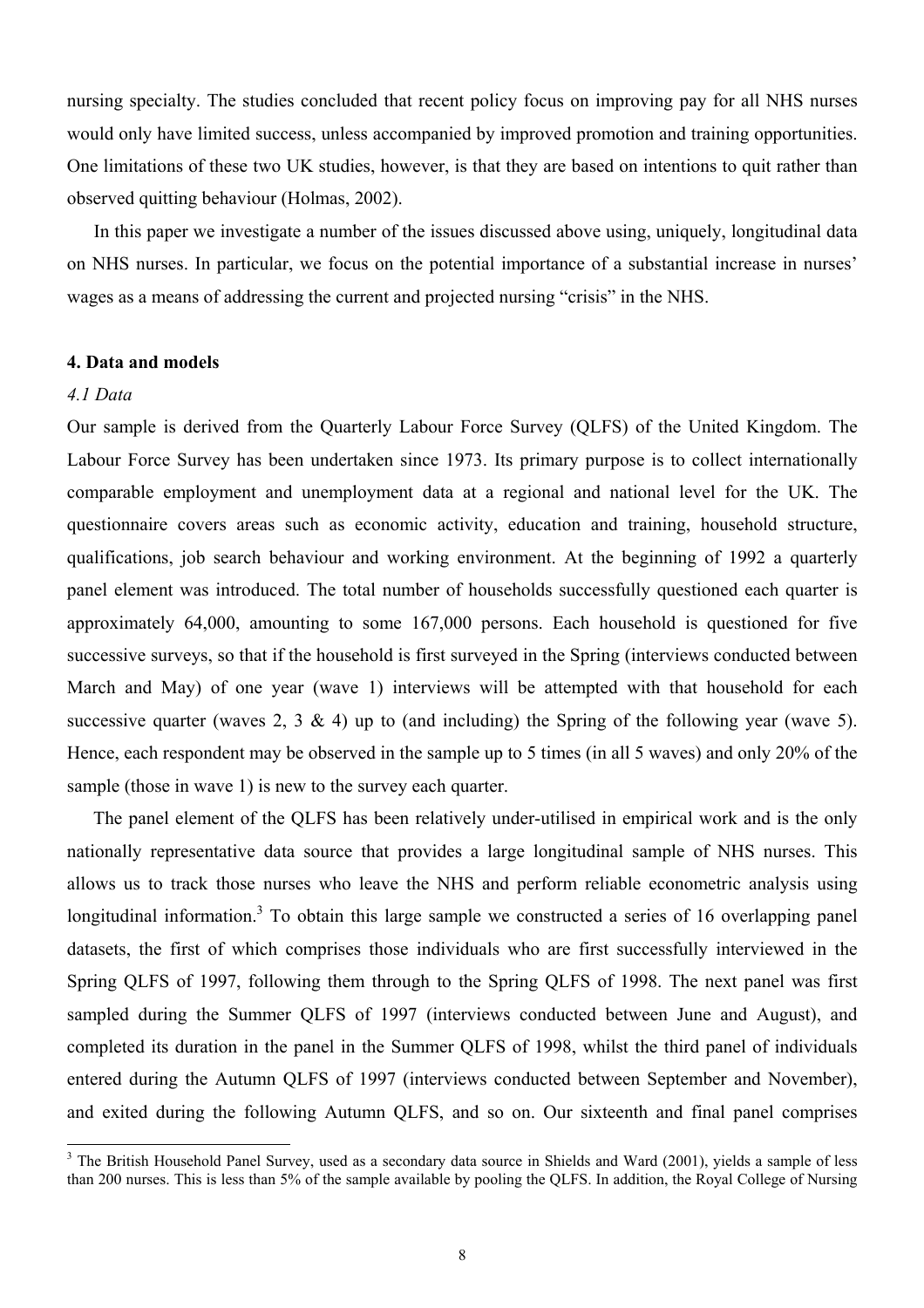individuals whose first interview took place during the Winter QLFS of 2000 and whose final interview was undertaken in the Winter QLFS of 2001 (between December 2001 and February 2002). This provides a total sample of just under 1.5 million observations (702,398 male, 742,066 female) of working age (16 to 64).

### *4.2 Sample characteristics*

From the total number of observations we have drawn out all those individuals who reported to be a NHS nurse, at least once in any of the waves (quarters) they were interviewed in. This produced a sample of 28,080 observations on 6971 different nurses. Attrition in the QLFS is a significant problem with only 62.7% of nurses observed in all five waves, and an average duration in the panel of 4 waves. Reflecting the female dominated nature of nursing only 9.7% of the sample are male, and the average age is 40.3 years. Just under 73% are married or cohabiting and 6.3% are from a ethnic minority (non-white) group. Within the five quarter time frame, around 78% of observations are currently observed to be in NHS nursing, 15% are in private sector nursing, 3% are in other public sector occupations and 3% are not working. We refer to the latter group as non-participants, though it does include a very small number of unemployed individuals. Our data captures a small number of individuals who entered into nursing during the five waves of the sample survey period and a more substantial group of nurses who we observe leaving NHS employment over this time and are of prime interest in this paper.

 Focussing on some salient characteristics of NHS nurses, 16.9% are working in managerial nurse grades (i.e. Grades G, H and I), 40.6% are working in supervisor grades (i.e. Grades E and F) and 42.5% are in junior (i.e. Grade D) and auxiliary nursing positions (i.e. Grades A, B and C).<sup>4</sup> Just over 10% of NHS nurses hold a degree in nursing, a little under 60% are employed full-time and the average nurse works 34 hours per week. The vast majority of nurses (94%) report their position as being permanent. Interestingly, just over 5% of NHS nurses report to be actively searching for a new job, 6.4% hold a second job and 54% report having participated in work-related training in the 13 weeks prior to interview. Three-quarters of NHS nurses report being employed in a workplace with more than 50 employees (a category dominated by the hospital sector). Finally, as expected from a nationally representative survey, our sample of NHS nurses is fairly evenly spread geographically.

#### *4.3 NHS turnover and destinations*

 $\overline{a}$ 

<sup>(</sup>RCN) collects an annual survey of nurses that tracks registered nurses on its list. However, this survey is not suitable for our purposes as it cannot track those former nurses who no longer register with the RCN.

<sup>4</sup> Note that the QLFS does not provide any direct information about actual nursing grades, but rather divides workers (nurses) into managerial, supervisory and non-supervisory positions. However, due to the rigid, nationally-determined, nursing pay scales in the NHS, we have been able to use these scales for each of the survey years, and the wage information contained in the QLFS, to verify the general correspondence of the nursing grades to these three broader seniority measures.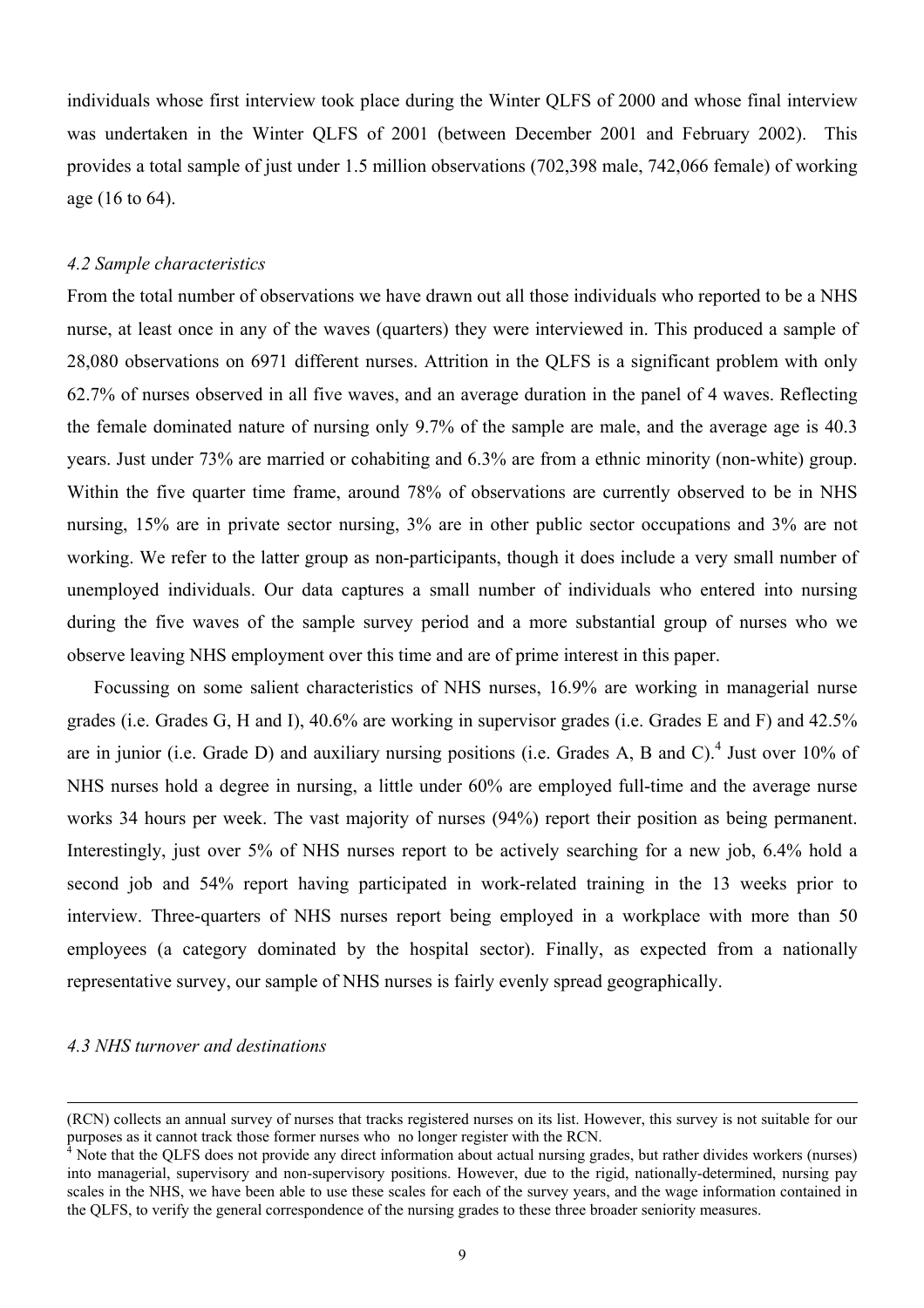Given the focus of this paper, the most interesting aspect of our data is the characteristics of the 479 nurses that we observe leaving the NHS. This corresponds to a staff turnover or wastage-rate of 10% a year (i.e. 10% of NHS nurses leave the NHS each year). Of these nurses who leave the NHS, 21% move into nursing in the private sector, 7% go into other private sector employment, 35% go into other public sector occupations and 37% move into non-participation. Hence 65% of NHS nurses are completely lost (both from nursing and non-nursing positions) from the public sector and 79% leave the nursing profession altogether.

 Since there is widespread dissatisfaction amongst NHS nurses with their working hours and general workload (see Shields and Ward, 2001), it is equally interesting to see what changes in these job characteristics occur for nurses who leave NHS employment. Hence we compare the average number of working hours (self-reported, including overtime, for the week prior to interview) that those nurses that leave the NHS to work elsewhere in their different jobs. We find that those nurses who left the NHS subsequently work more hours - an average work of 29.2 hours per week - in their new job than previously – an average of 27.8 hours per week. Whilst these figures might appear surprising, it is important to note that there is also a general movement towards non-shift work. These findings imply that NHS nurse dissatisfaction with working hours reflects the requirement to undertake shift-work patterns, rather than dissatisfaction with the length of the working week. This has important policy implications, which we will return to in Section 6.4, when our results are discussed.

 Apart from hours and workload, there is also general dissatisfaction by NHS nurses with their level of pay (see Shields and Ward, 2001). Moreover, despite the evidence from a number of nursing labour supply studies that nurse labour is fairly unresponsive to wage increases, a policy of increasing nursing pay is the most favoured by nursing unions. Unfortunately, if we wish to look at wage changes for this group, the data poses the problem that wages are only observed in waves 1 and 5 and, therefore, not for all nurses who leave the NHS (i.e. those who left the panel before wave 5, or who did not report their wages). Hence we lack a sufficient sample of directly reported wages, by the same individual in both NHS and non-NHS employment, in order to compare hourly wage differences in the two jobs.

However, we are able use the entire sample to ascertain the determinants of wages for NHS nurses and for employed ex-nurses (those who were an NHS nurse at least once in the sample). Using the results of these estimations we can then predict the hourly wage difference, for each individual, between employment as an NHS nurse and employment elsewhere. The usefulness of this prediction obviously depends on the quality of the information used for predicting wages. We use not only all the usual human capital variables (age, tenure, job-level as an NHS nurse, educational qualification levels), but also the intentions information (whether an individual intends to quit because of dissatisfaction with pay or hours) in order to pick up any unobserved factors which might affect wages. From the calculation of these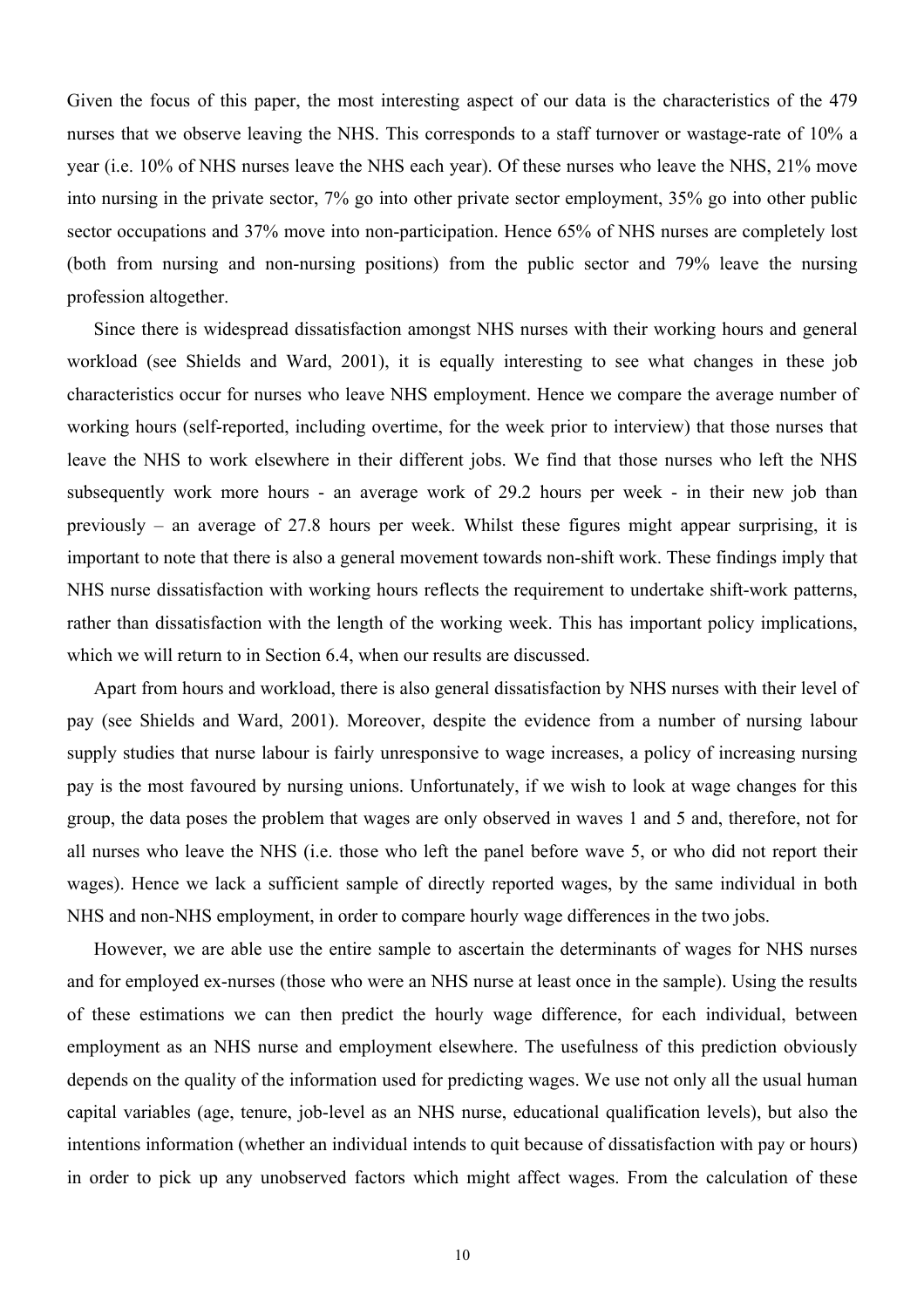predicted wage differences we find that nurses earn on average 19.7% more per hour than that they would in non-NHS nurse employment. We also find this result for those who actually leave, and that the wage bonus of being an NHS nurse is higher for untrained nurses than for qualified nurses. Hence, the information in our sample strongly suggests that both wage rates and hours of work are more favourable in the NHS, compared to outside employment. An obvious explanation is these higher NHS wages and reduced hours of work partially compensate nurses for the heavy workload and unsocial shift patterns in the NHS. However, despite the higher pay and lower hours of work, it is still the case that working conditions appear to be the main driving forces behind the high rate of nurse turnover.

 If the percentage of nurse, leaving and entering the NHS remain as they were on average, from 1997 to 2002, then simple accounting techniques lead us to predict the stock of NHS nursing will decline by about 2.5% per year in the coming 5 years. Compared to the rising need for NHS nurses, it is clear that these adverse historical trends are unsustainable: something must give. This makes it all the more important to identify policies which will significantly reduce the rate of NHS nursing turnover.

#### **5. Econometric Framework**

#### *5.1 Duration Model*

Given that our primary interest is in analysing the determinants of quitting the NHS, we begin by specifying the hazard rate  $\theta$  of an NHS nurse *i* quitting at time *t* as:

$$
\theta_{it} = \lambda_t e^{x_{it}\beta}
$$

which means we take the standard Proportional Hazard specification. Here,  $\lambda_t$  is the baseline hazard (which is allowed to be non-parametric, i.e. it is taken to be piece-wise constant);  $x_{i}$  is a vector of individual characteristics. With this hazard rate, the probability of observing someone quitting public nursing between  $T_{k-1}$  and  $T_k$  can then be written as:

(2) 
$$
P\{T_{k-1} < t \leq T_k \mid x_{it}, t > T_{k-1}\} = 1 - \exp(-\int_{T_{k-1}}^{T_k} \lambda_t * \exp(x_{it} \beta) dt)
$$

which means that the probability of quitting NHS nursing between  $T_{k-1}$  and  $T_k$ , given that it is larger than  $T_{k-1}$ , equals one minus the integrated hazard of that period. The big advantage of this hazard model is that it naturally takes account of right-censoring, which applies to most of our data (the high rate of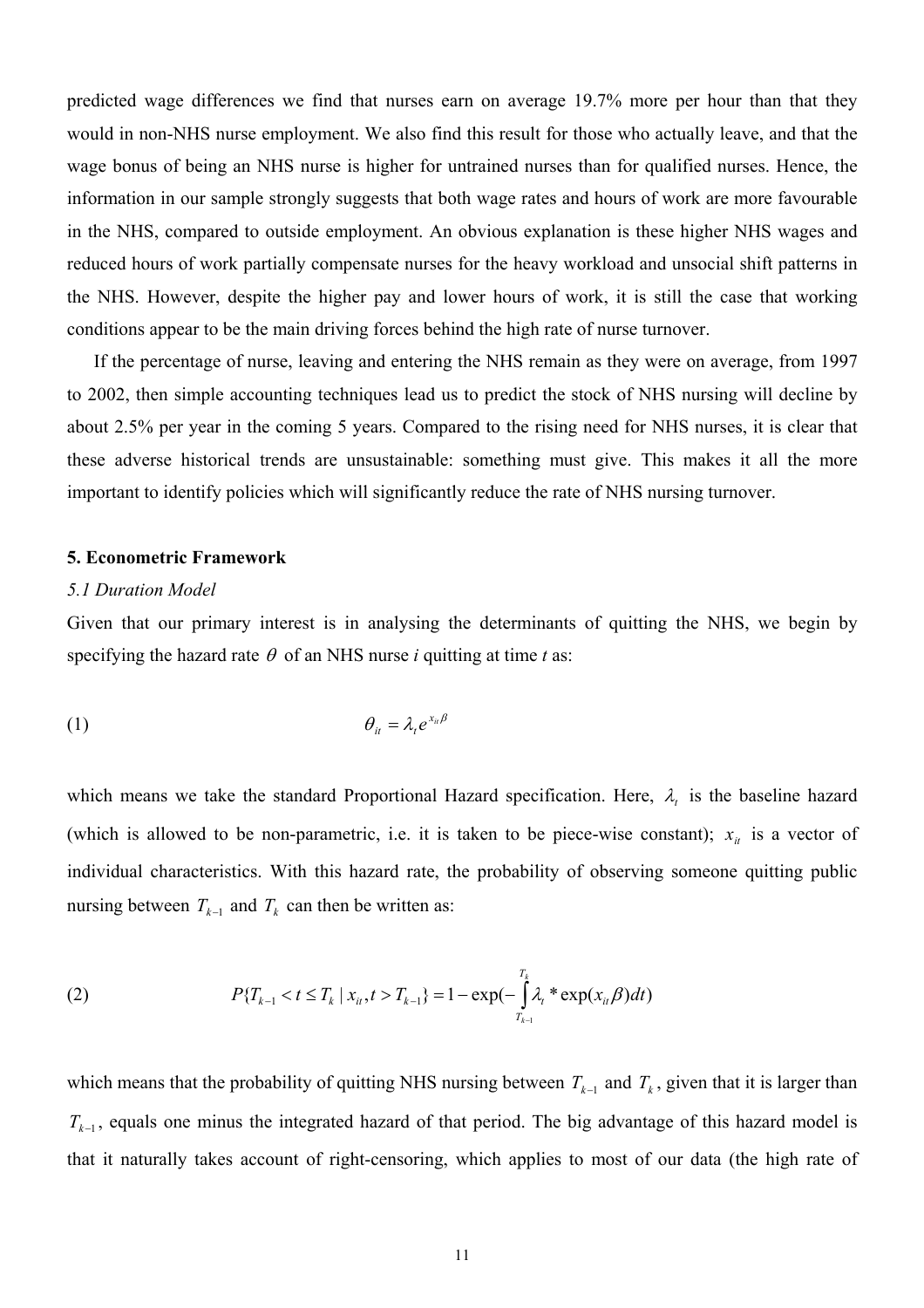attrition in the QLFS was noted earlier). Unusually for this model, we allow for several time-varying characteristics, such as the number of children, marriage, and year effects.

 An important question is whether we can include unobserved heterogeneity within this model (see Holmas, 2002). The problem in this respect is that we only have 479 observed transitions from nursing to other states. The standard method of allowing for unobserved heterogeneity is to focus only on those nurses whom we observe entering the profession, and to infer from the interaction between duration and the effect of the explanatory variables on the hazard rate what the unobserved heterogeneity distribution is (see Van den Berg 2001, for a review of modelling options in our context). This way, however, is blocked for us, because the number of nurses that we observe both entering and leaving the NHS within the five quarter window of the data is far too small for meaningful econometric results to be obtained. Another approach would be to make the assumption that the stock of NHS nurses is stable over time, and to use information on the aggregate flows to infer the distribution of unobserved heterogeneity. Given the large changes in the stock of NHS nurses over the last few decades, we reported earlier, such an avenue is also precluded. We hence focus on a model without unobserved heterogeneity, but note that in general any bias would push our estimated coefficients downward. As a practical advantage, however, having no unobserved heterogeneity reduces the importance of functional form for our estimates, because the identification of unobserved heterogeneity in single-spell data is known to be heavily dependent on functional form (e.g. Baker and Melino, 2000).

 Of special interest is the construction of the variable denoting the expected proportional hourly wage difference between public sector nursing and alternative employment. As mentioned previously, one practical issue here is that wages are only collected twice in the panel, and, as such, the actual wage difference is not always directly observed. Therefore we compute both the likely wages for nurses in NHS employment, which follows a strict grading schedule, and is hence well-predicted, and the wages in outside employment. In order to account for selection, we include amongst the predictors whether someone was searching for another job whilst a NHS nurse. In order to identify the effect of the expected proportional hourly wage difference on quitting behaviour, we include measures of general qualifications (i.e. pre-nurse training) as a predictor of wages, but exclude it as a direct predictor of quitting. This means we assume that the effect of having non-nursing qualifications on quitting (mainly) works via outside job-opportunities.

 As a more elaborate model, we next distinguish between the two main observed exit states, namely outside employment and non-participation. Denote the hazard rate of quitting NHS nursing by individual *i* at time *t* for exit state *j* as  $\theta_i^j$  which is specified analogue to (1). The probability of not quitting between  $T_{k-1}$  and  $T_k$ , given a duration at least as high as  $T_{k-1}$ , then equals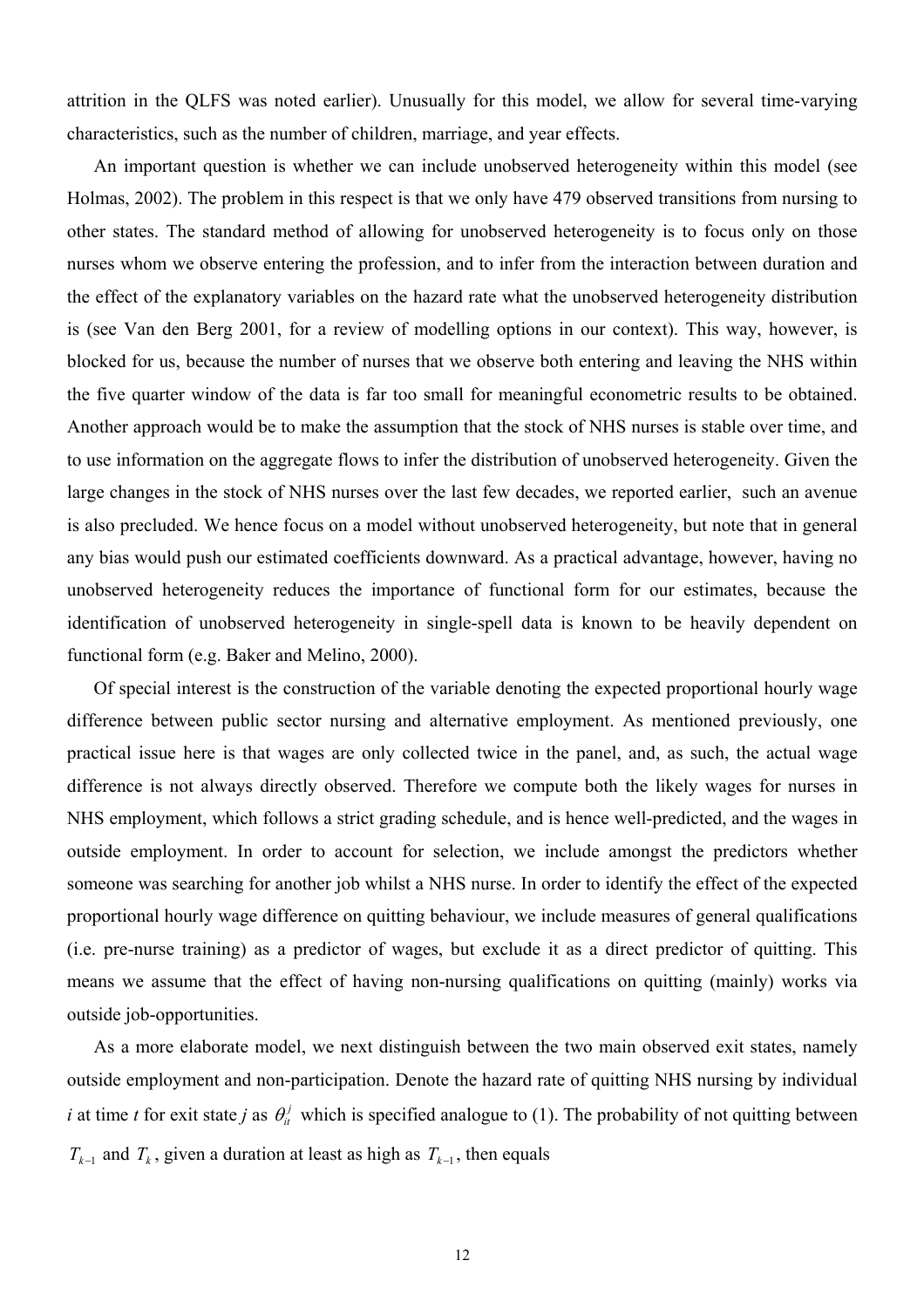(3) 
$$
P\{T_k < t \leq T_k \mid x_{it}, t > T_{k-1}\} = \exp(-\int_{T_{k-1}}^{T_k} \sum_j \lambda_t^j * \exp(x_{it}\beta^j) dt)
$$

This model is estimated by maximum likelihood, yielding estimates of each of the baseline functions  $\lambda_i^j$  and the parameters  $\beta^j$ .

### *5.2 Simulations*

We use the estimates of the single destination duration model above to address the question of how a policy maker may influence the propensity for a nurse to quit NHS. As the baseline, we use our model to estimate the proportion of NHS nurses that can be expected to quit in any 3 month interval. This estimate is defined as:

(4) 
$$
Quit\,Proportion = \frac{\sum_{i}\sum_{t}1-\exp(-\int_{T_{ii-1}}^{T_u}\hat{\lambda}_t*\exp(x_{it}\hat{\beta})dt)}{N}
$$

where *T<sub>it−1</sub>* denotes the duration in the current public nursing job at the start of the 3-month period of individual *i* in her *t*'th observation, and where N is the total number of 3 month observations.

We can now perform policy simulations by manipulating  $x_{i}$ . More specifically, we estimate the effect of reducing the proportional wage difference between NHS nursing and other employment by 10%. This difference can, in practice, be reduced by either increasing the hourly pay (including overtime) of NHS nurses by 10%, or by reducing the hourly pay in other employment by 10%. In this context, it is worth recalling that 35% of the transitions from NHS nursing are to a non-nursing job in the public sector.

#### **6. Results**

### *6.1 Wage differential between NHS nursing and other outside opportunities*

The estimates from the log hourly wage regressions for NHS nurse wages and outside wages are presented in Table 1. As mentioned earlier, the two identification restrictions, not included in the turnover model we use to predict outside wages, are whether the nurse has at least 5 'O' levels and at least 1 'A' level. The results from this model appear sensible and the adjusted R-squared measures are both around 0.40. In particular, for both models age takes the expected quadratic profile and hourly wages are higher for males, for whose who are married or cohabiting, for those in more senior positions (i.e. higher nursing grades), those with a nursing degree, those with higher levels of general qualifications (our instruments) and those with a foreign nursing qualification. Wages are lower for those who are widowed,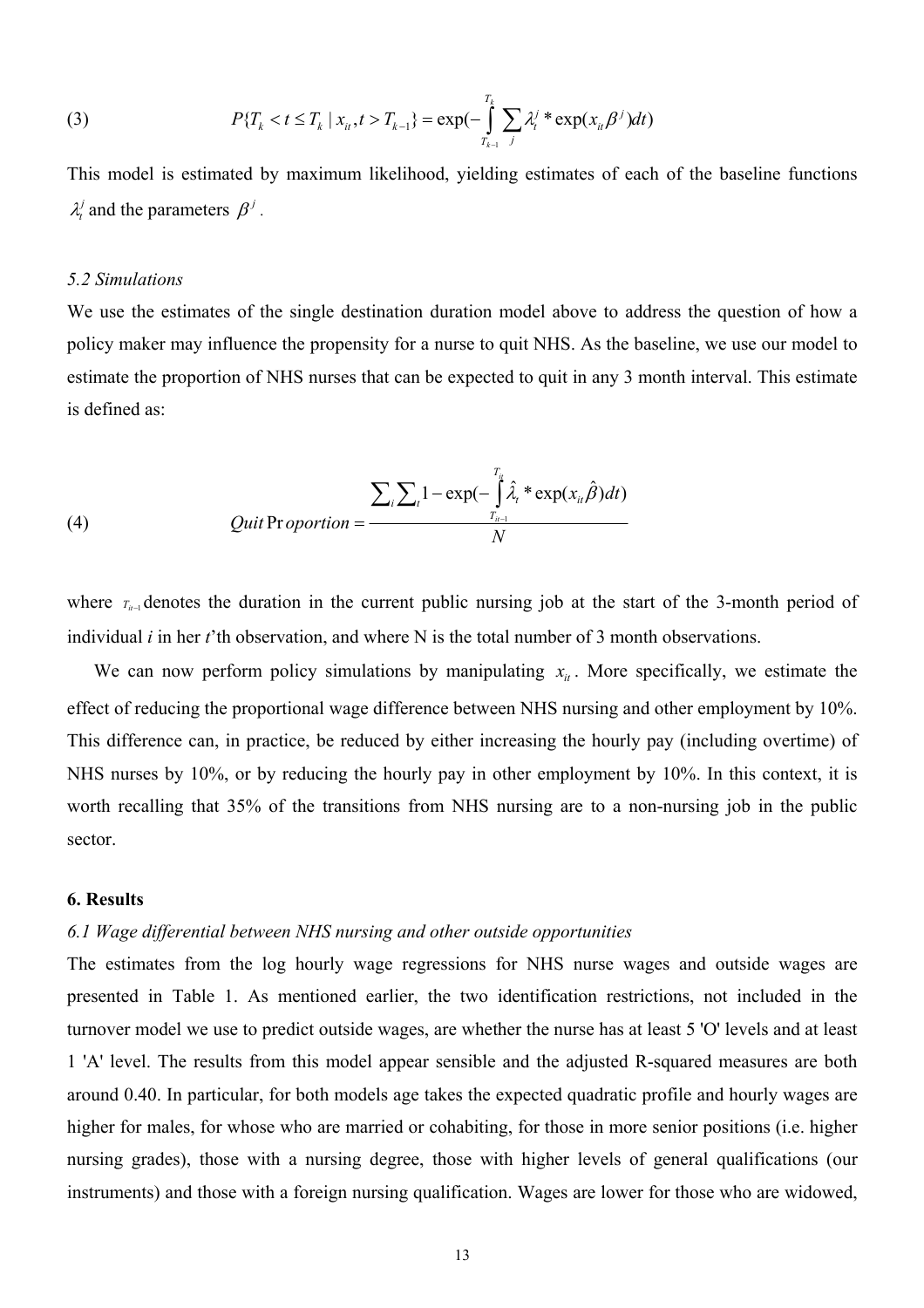divorced or separated, for ethnic minorities and for those unsatisfied with their pay. and for those employed in larger workplaces. The finding that ethnic minority nurses obtain lower wages in the NHS is reflective of labour market discrimination found in previous studies (see, for example, Pudney and Shields, 2000a, 2000b; Shields and Wheatley Price, 2002b). Wages differences are also associated with limiting long-term health conditions, having a permanent job, full-time employment and the size of workplace.

 We use these estimates to establish the hourly wage differential between NHS employment and the outside job opportunities available to nurses who quit. One very important result is that, on average, hourly wages are found to be 23% higher in the NHS, compared to outside employment. Moreover, as illustrated in Figure 1, the NHS becomes a relatively better paid employment choice with age. The predicted wage differential rises from about 20% at age 21 to around 30% by age 60.

#### *6.2 Quitting NHS nursing: Single Destination Hazard Model*

The full results from the duration models are presented in Table 2. We begin our discussion with the results from the single destination hazard model.

 The individual determinants of quitting the NHS appear to be quite intuitive, and most of them confirm the findings of Shields and Ward (2001), who investigated intentions to quit rather than actual quitting.<sup>5</sup> NHS nurses are most likely to leave in their first 12 months of employment, and young nurses are found to be more likely to leave the NHS than older nurses. Both of these findings have important implications for the targeting of policies aimed at improving nurse retention. As expected, those nurses reporting a long-term health condition are more likely to exit the NHS. Importantly, nurses employed in the highest nurse grades (i.e. managers) are more likely to leave NHS nursing than junior nurses. Registered and enrolled nurses are also more likely to quit than untrained auxiliary and support nurses. This might reflect the high transferability of managerial skills to the outside labour market, and the poor outside labour market opportunities many auxiliary and support nurses may have.

We find that those employed full-time are less likely to leave the NHS as are those in permanent positions. As expected, those nurses who have recently invested in employer-provided training are less likely to quit the NHS, and we find that the probability of quitting is significantly lower in larger workplaces (i.e. hospitals) than smaller workplaces (i.e. general practice and community nursing). This latter finding, again, has important implications for the targeting of policy. Housing tenure also appears to be a predictor of quitting, with those with a mortgage having the lowest likelihood of leaving the NHS. This might reflect greater financial responsibility for those nurses with a mortgage than those who either

<sup>&</sup>lt;sup>5</sup> One variable, likely to be important in the nurse quitting decision, as emphasised by Holmas (2002), is the shift pattern that a nurse works. Although we observe this information in our data it is only asked in the Spring quarter of each survey year.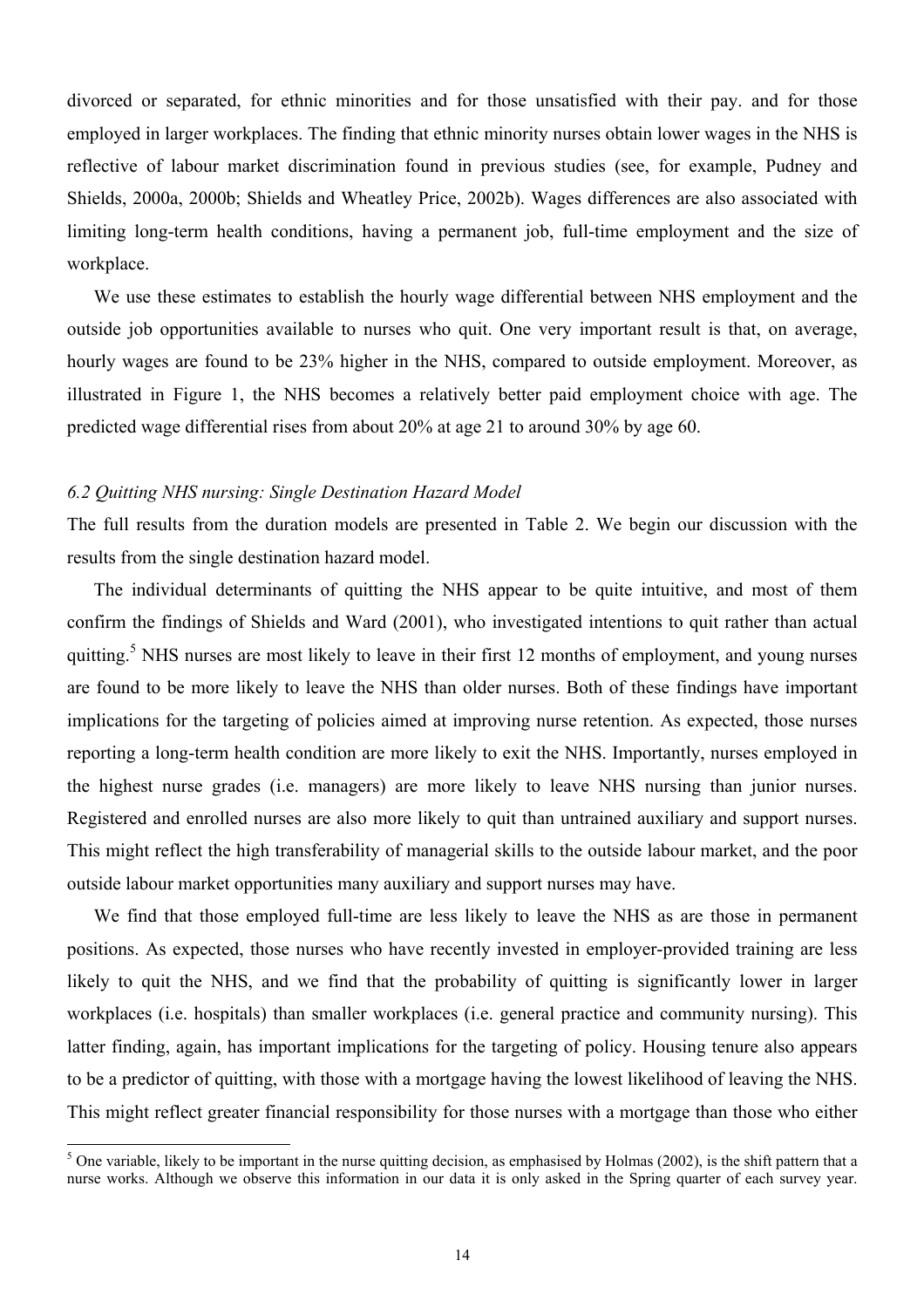own their home outright or rent. Interestingly, we have found no effect of gender or marital status on the decision to quit the NHS. Neither were season or region significant predictors of quitting behaviour.

We now turn to a discussion of the effect of wages on leaving NHS nursing. The main identifying instruments, in this respect, were the general (pre-nurse training) education variables and an indicator for the permanency of the current job. It is therefore assumed that these factors have an effect on NHS retention only through their impact on the outside wages. These instruments appear intuitively reasonable, but as with any study which does not observe strict exogenous variation in wages, some caution should be exercised in interpreting the results. Given these instruments, we find that the log wage differential is positive and significant at the 1% level. Those with a 1% higher wage outside of nursing were 0.715% more likely to quit NHS nursing. This finding is similar to that of Ahlburg and Mahoney (1996) and Schumacher (1997) for the US, and Holmas (2002) for Norway, and suggests that increasing wages for NHS nurses might have some success in retaining their services. However, it is also clear that a substantial wage increase for NHS nurses would be necessary to make a large enough impact on the nursing shortage problem. We return to this issue, and examine it further, in Section 6.4.

### *6.3 Competing risks*

 $\overline{a}$ 

Whilst the single destination hazard model is informative about the characteristics of nurses who leave the NHS, and the overall importance of wages in this decision, it provides little information about the destinations of nurses. In the competing risks specification, however, we are unable to use the full set of explanatory variables due to the limited number of nurses actually moving into the different competing labour market states. This means we have to be more parsimonious in the number of explanatory variables included in the model. Consequently, we have retained only the most significant variables from the single exit model. Moreover, we model only the two main competing destinations for NHS nurses: namely, other employment (both in the public and private sectors) and non-participation.

 These results are also fairly intuitive. The likelihood of leaving the NHS, into both states, declines with age. The exit hazard is also highest for senior nurses in managerial positions, and lowest for untrained auxiliary and support nurses, regardless of the destination. Nurses are also much less likely to quit the NHS at all if they are employed in larger workplace. In fact, together with seniority, workplace size is the biggest predictor of quitting. Clearly larger NHS workplaces have some characteristics which improve the work environment on nurses. Such possibilities include better internal job opportunities and promotion prospects within larger employers such as NHS hospitals, more scope for flexible working or control over shift patterns and hour and increased provision of childcare facilities. Clearly identifying the most important of these, and other factors, is crucial to the design of appropriate national and workplace

Hence we are unable to include it as a explanatory variable in the duration model. However, as mentioned in Section 4, we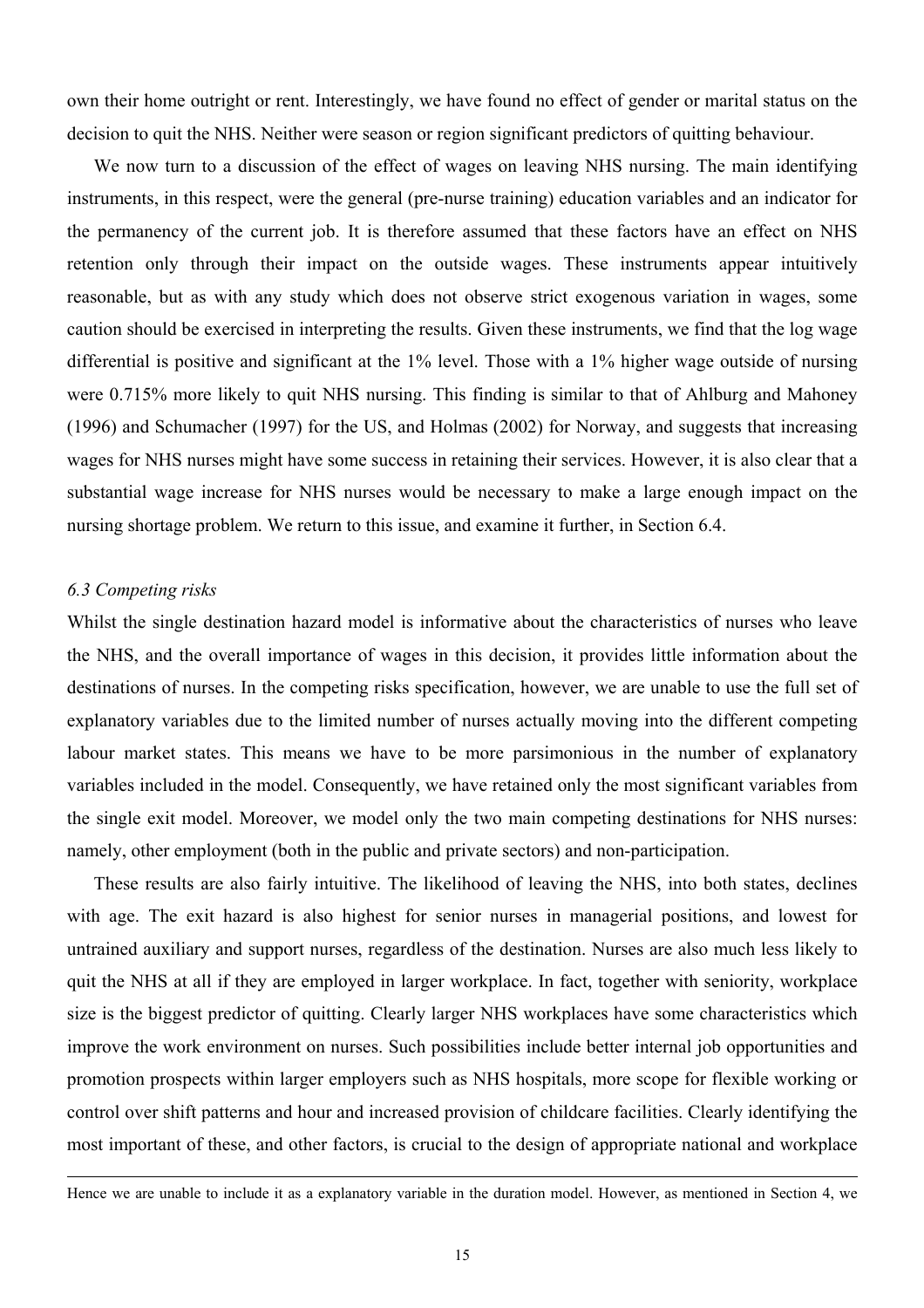policies in order to improve nurse retention in the NHS. Nurses with a limiting long-term health condition are more likely to leave employment altogether, as are those nurses who either own their home or have a mortgage compared to those who rent.

One interesting result in the impact of the wage differentials on NHS movements. The higher is the predicted (or observed) wage offer the more likely nurses are to move to either other employment or nonparticipation. However, this effect is only statistically significant with respect to non-participation. One interpretation of this result is that nurses who are doing relatively poorly in terms of pay in the NHS are the one most likely to move into non-participation.

#### *6.4 Policy Simulations*

 $\overline{a}$ 

As a check on the ability of the single destination model to fit the data, we first predict the proportion of the current nursing stock to leave in a 12-month period using our estimates. The prediction proportion is 10.05%, which corresponds very closely to the raw data estimate of 9.97%. The single risks model hence fits the aggregate raw data very well. Using the predicted proportion as the benchmark, a 10% higher wage for NHS nurses would reduce the percentage of nurses leaving in any 12-month period by 0.660%. This estimate has the same statistical significance as that of the wage difference parameter in the duration model. Importantly, however, this estimate does not include the hiring effect of the higher wages – how many new entrants are induced into NHS nursing due to the better remuneration.

 We have also performed a simulation exercise where we used an indicator of whether nurses were dissatisfied with their hours. Hypothetically, we consider the possibility of allowing nurses to adjust their hours of work (which is a big assumption given the 24 hour nature of NHS nursing). We find no significant effect on nurse retention from this hypothetical policy experiment. In particular, if all demands to change hours were met, there would be no more than a 0.1% reduction in the percentage of NHS nurses leaving per year. In other words, our results indicate that those NHS nurses who reported that they were dissatisfied with their hours simply did not turn out to be more likely to actually quit than otherwise similar nurses.

### *6.5. A Back-of-the-Envelope Estimate of Turnover Costs Savings of a Nurse Wage Increase*

Our estimates indicate that there is some beneficial effect, on the retention of NHS nurses, from increasing their wages. We now provide a back-of-the-envelope assessment of the potential savings to the NHS, in terms of reduced training costs for new nurses, from a 10% increase in all nurses wages. Estimates of turnover costs in NHS nursing differ considerably between studies depending on whether or not productivity changes are taken into account (see Gray *et* al., 1996, for an extended discussion). For

have shown that most of the NHS nurses who move into outside employment are in jobs which involve no shift work.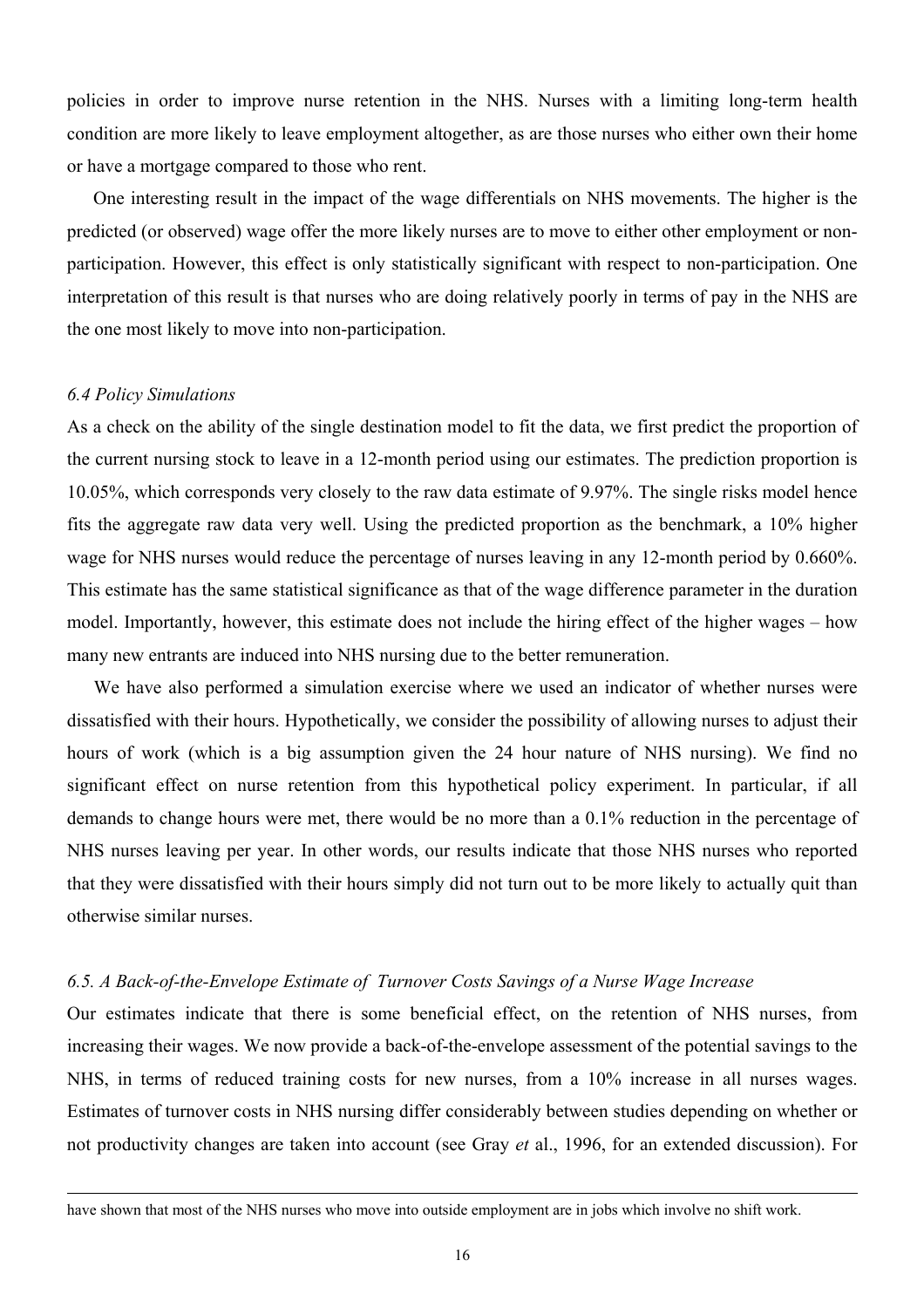example, Gray and Normand (1990) calculate an average turnover cost per nurse of £494, which contrasts with the average cost of £4398 found by Buchan and Seccombe  $(1991)$ .<sup>6</sup> Taking the higher of these figures and inflating it by the CPI index over the last decade, we estimate turnover costs per nurse to be £6,534 in current prices. Taking our point prediction, the reduction in turnover by 0.660% as a result of this hypothetical 10% across-the-board wage increase, would mean an extra 2,119 nurses would be retained in NHS employment (given the 321,000 RNs in the NHS). If we multiply these 2,119 nurses by the turnover cost estimate, we get a total cost saving estimate of just under £14 million per year. Given the current average wage of an NHS nurse of £20,000 per year, a 10% increase in wages for the 321,000 nurses, would cost £642 million per year. Hence we predict the reduction in turnover costs, as a result of increasing all nurses wages by 10%, would save only about 2% of the increase in the NHS wage bill.

## **7. Conclusions**

 $\overline{a}$ 

The question of how to tackle persistent and worsening nurse shortages is an important issue currently facing policy-makers across the world. Despite this, and the fact that nursing represents one of the largest occupational groups, the last few decades have seen very little economic research into the workings of the nursing labour market (Antonazzo et al., 2003; Shields, 2003). In this paper we have provided an original contribution to this literature by undertaking a detailed empirical investigation into the quitting behaviour of nurses, using longitudinal data from the UK. We estimate both single and competing risk duration models. Our main focus is to examine the potential effect of increasing nurses' wages in order to improve nurse retention in the publicly-funded National Health Service. Previous studies from other countries have typically found that nurse labour supply is unresponsive to wage changes.

 Using data from the longitudinal aspect of the Quarterly Labour Force Survey (QLFS) of the UK, we clearly find, contrary to the views of the Royal College of Nursing and the main UK nursing unions, that the current hourly wages of NHS nurses are about 19.7% higher than the wages commanded by (otherwise identical) qualified nurses now working outside the NHS. Moreover, these nurses work an average of 1.5 hours more per week than they did in the NHS. However, this appears to be a price worth paying for these individuals who are now less likely to engage in shift work, than they were employed in NHS nursing. For many qualified nurses it is clear that the higher average hourly wages in the NHS are insufficient compensation for the disagreeable non-pecuniary working conditions experienced there. Importantly for the focus of policy, we find that young nurses, nurses new to the job and those in senior managerial nursing grades are significantly more likely to leave NHS nursing, Moreover, we also find

<sup>&</sup>lt;sup>6</sup> Buchan and Seccombe's (1991) estimate of average turnover costs includes not only administrative costs, but also initial productivity losses which occur as recruits learn on the job. In 1995 prices, their estimate (£5998) consists of the costs of separation (£67), temporary replacement (£1602), recruitment and selection (£489) and training and induction (£3839). It is suggested, however, that this estimate should be reduced by around £1600 to take into account of the payroll savings of a temporarily vacant post (see Gray *et al*., 1996, for an extended discussion of turnover costs in NHS nursing).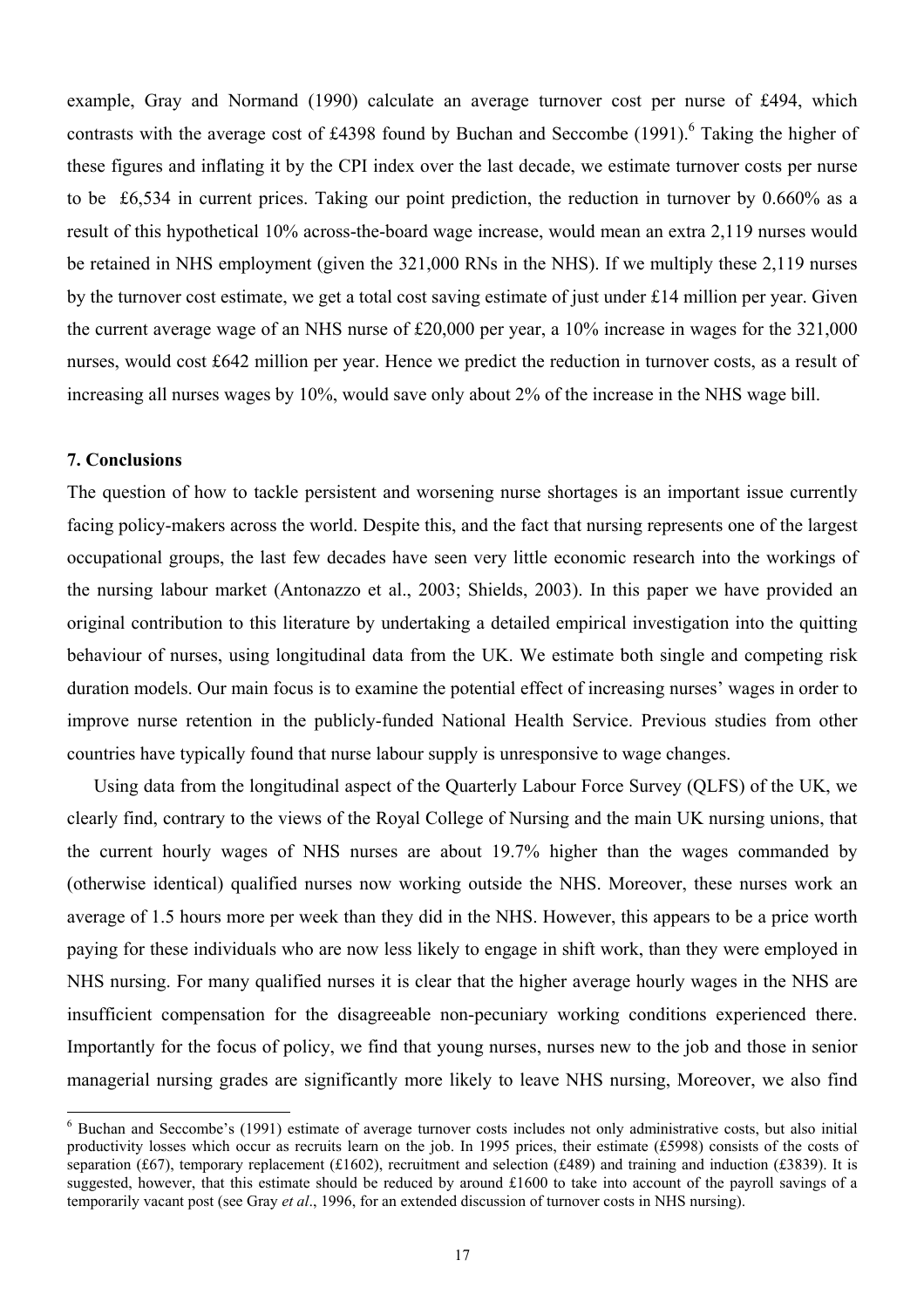that larger NHS workplaces are more successful in retaining their nursing staff than small workplaces such as general practice and community nursing.

 Turning to the potential for improving nurse retention by increasing wages in the profession, we found that the higher the expected outside wage relative to the NHS wage, the significantly more likely nurses are to leave the NHS. Our policy simulations suggest that a 10% wage increase for NHS nurses would reduce the percentage of nurses leaving each year from about 10% to 9.4%. We have calculated that such a wage increase would increase the NHS annual nursing wage bill by around £642 million per year. Only 2% of this cost would be saved by lower turnover costs (of £14 million per year). However, these estimates ignore the beneficial impact on the recruitment of nurse that such wage rises may have. There is a clear need for more in-depth research on this important issue. However, only a greater investment in detailed longitudinal data collection will enable researchers to explicitly allow for unobservable heterogeneity in durations analyses and explore the extent to which increases nurses pay will help recruitment into the profession.

 $\overline{a}$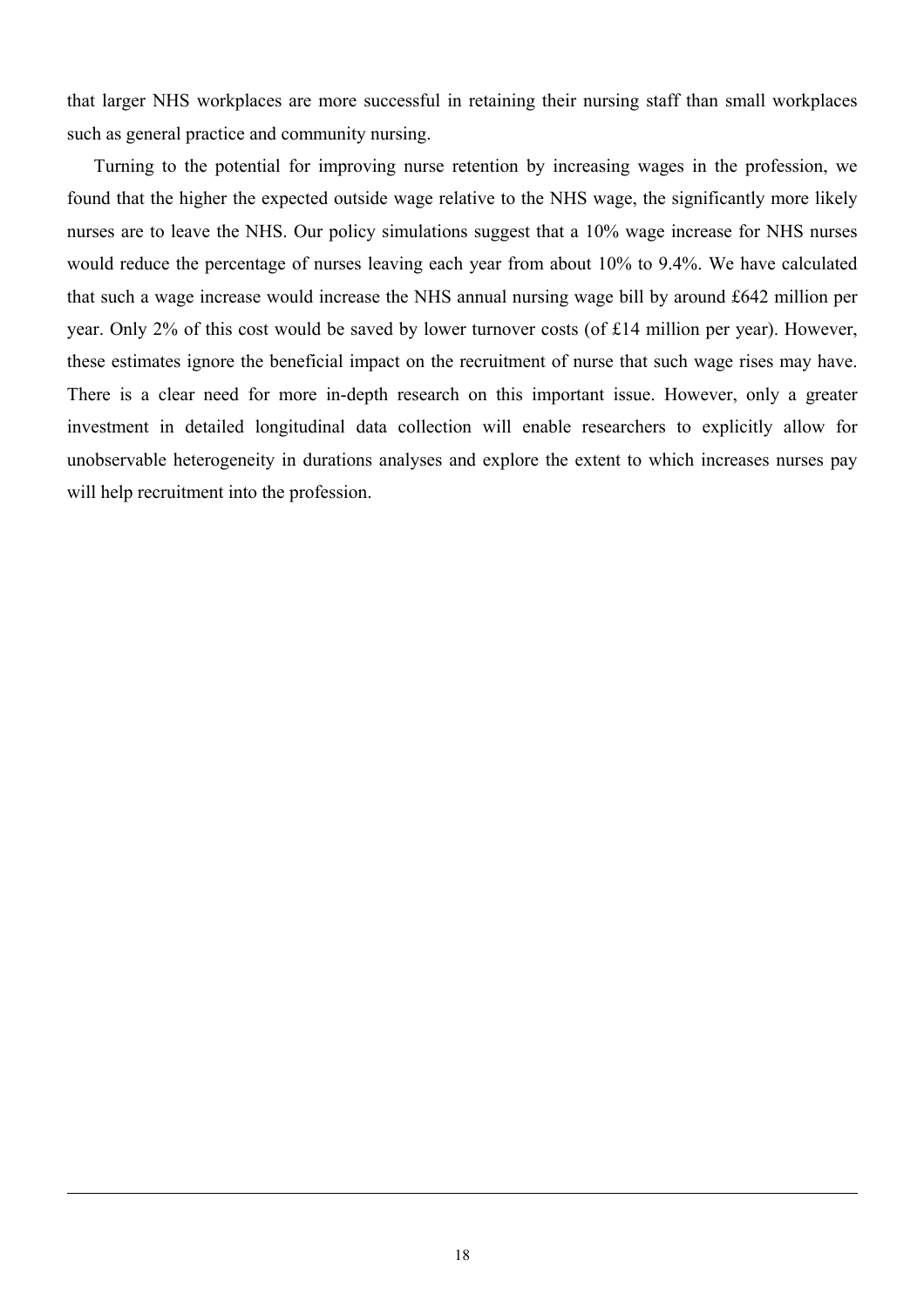### **References**

Ahlburg, D. and Mahoney, C. (1996). The effect of wages on the retention of nurses. *Canadian Journal of Economics*, 29, pp. 126-129.

- Aiken, L. (1982). *Nursing in the 1980s: Crises, Opportunities, Challenges*. Lippincott Co.: Philadelphia.
- Aiken, L. et al. (2000). Hospital restructuring: Does it adversely affect care and outcomes? *Journal of Nursing Administration*, 30, pp. 457-465.
- Aiken et al. (2001). Nurses' reports on hospital care in five countries. *Health Affairs*, 20, pp. 43-53.
- American Hospitals Association News (2001). American hospitals in midst of workforce shortage. Published 5th June. See www.ahanews.com.
- Antonazzo, E., Scott, A., Skatun, D. and Elliot, R. (2003). The labour market for nursing: A review of the labour supply literature. *Health Economics*, 12, pp. 465-478.
- Askildsen, J., Baltagi, B. and Holmas, T. (2002). Will increased wages reduce shortage of nurses? A panel analysis of nurses' labor supply. Paper presented at the 10th International Conference on Panel Data, Berlin, July 5-6, 2002.
- Audit Commission, (1997). *Finders, Keepers. The Management of Staff Turnover in the NHS Trusts*. Audit Commission: London.
- Auditor General Victoria (2002). *Nurse Work force Planning*. Auditor General Victoria, Australia.
- Baker, M. and Melino, A. (2000). Duration dependence and nonparametric heterogeneity: a Monte Carlo Study. *Journal of Econometrics,* 96, 57-393.
- Beishon, S., Virdee, S. and Hagell, A. (1995). *Nursing in a Multi-Ethnic NHS*. Policy Studies Institute: London.
- Blundell, R. and MaCurdy, T. (1999). Labor supply: A review of alternative approaches. In Ashenfelter, O. and Card, D. (eds.) *Handbook of Labor Economics, Volume 3a*. Elsevier: Amsterdam.
- Bognanno, M. Hixson, J. and Jeffers, J. (1974). The short-run supply of nurse's time. *Journal of Human Resources*, 9, pp.80-94.
- Borda, R and Norman, I. (1997). Factors influencing turnover and absence of nurses: A research review. *International Journal of Nursing Studies*, 34, pp. 385-394.
- Brewer, C. (1996). The roller coaster supply of registered nurses: Lessons from the eighties. *Research in Nursing Health*, 19, pp. 345-357.
- Buchan, J. and Seccombe, I. (1991). *Nurse Turnover Costs: A Review for the Royal College of Nursing. Institute for Employment Studies*. University of Sussex, Brighton.
- Buchan, J. and Seccombe, I. (2002). *Behind the Headlines: A Review of the UK Nursing Labour Market in 2001*. Report commissioned by the Royal College of Nursing. Downloadable from www. rcn.org.uk.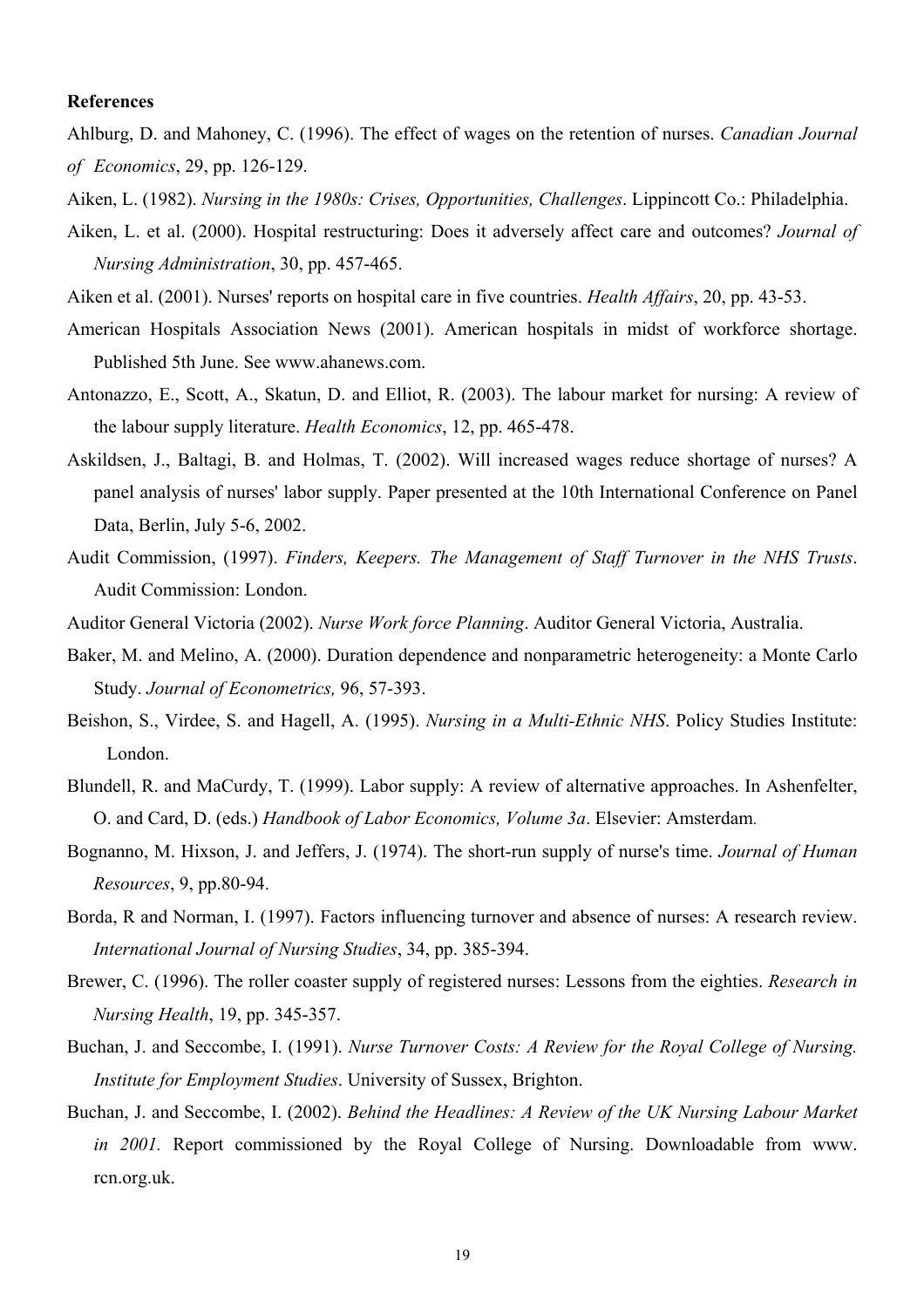- Buchan, J., Seccombe, I and Ball, J. (1994). The international mobility of nurses: A UK perspective. *International Journal of Nursing Studies*, 31, pp. 143-154.
- Buchan, J., Seccombe, I. and Smith, G. (1997). *The UK Nursing Labour Market*. Unpublished report for the Royal College of Nursing.
- Buchan, J. and Thompson, M. (1997). *Recruiting, Retaining and Motivating Nursing Staff: The Use of Clinical Ladders*. Institute for Employment Studies, University of Sussex, Brighton.
- Buchanan, J. and Considine, G. (2002). *Stop telling us to cope! NSW nurses explain why they are leaving the profession*. A Report for the NSW Nurses' Association by the Australian Centre for Industrial Relations Research and Training, University of Sydney.
- Buerhaus, P., Staiger, D. and Auerbach, D. (2000). Policy responses to an ageing registered nurse workforce. *Nursing Economics*, 18.
- Cangelosi, J., Markham, S. and Bounds, W. (1998). Factors related to nurse retention and turnover: An updated study. *Health Marketing Quarterly*, 15, pp. 25-42.
- Cowan, A. (2001). Can we hire you? A look at nurse shortages. *Health, Law and Policy Institute*. Downloadable from www.law.uh.edu (quotes numbers from AHA News, 7/9/2001, vol. 37, p.6.
- Department of Health (2001). *Community Care Statistics, 2000*. Department of Health: London.
- Elliot, R., Skatun, D. and Antonazzo, E. (2003). The nursing labour market. In *Advances in Health Economics*, edited by Scott, A., Maynard, A. and Elliot, R. Wiley: Chichester.
- Gray, A. and Phillips, V. (1992). *Explaining NHS staff Turnover: A Local Labour Market Approach*. London School of Hygiene and Tropical Medicine. Final Report from Department of Health, London.
- Gray, A. and Phillips, V. (1996). Local turnover in the British National Health Service: A local labour market analysis. *Health Policy,* 36, pp. 273-289.
- Gray, A., Phillips, V. and Normand, C. (1996). The costs of nursing turnover: Evidence from the British National Health Service. *Health Policy*, 38, pp. 117-128.
- Hardill, I and MacDoanld, S. (2000). Skilled international migration: The experience of nurses in the UK. *Regional Studies*, 34, pp. 681-692.
- Holmas, T. H. (2002). Keeping nurses at work: A duration analysis. *Health Economics*, 11, pp. 493-503.
- JCAHO (2002). *Healthcare at the Crossroads: Strategies for Addressing the Evolving Nurse Crisis*. Downloadable
	- http://www.hospitalconnect.com/healthcareworkforce/content/jcaho\_crossroads.pdf. Joint Commission on Accreditation of Healthcare Organisation.
- Link, C. (1992). Labour supply behavior of registered nurses. *Research in Labor Economics*, 13, pp. 287- 320.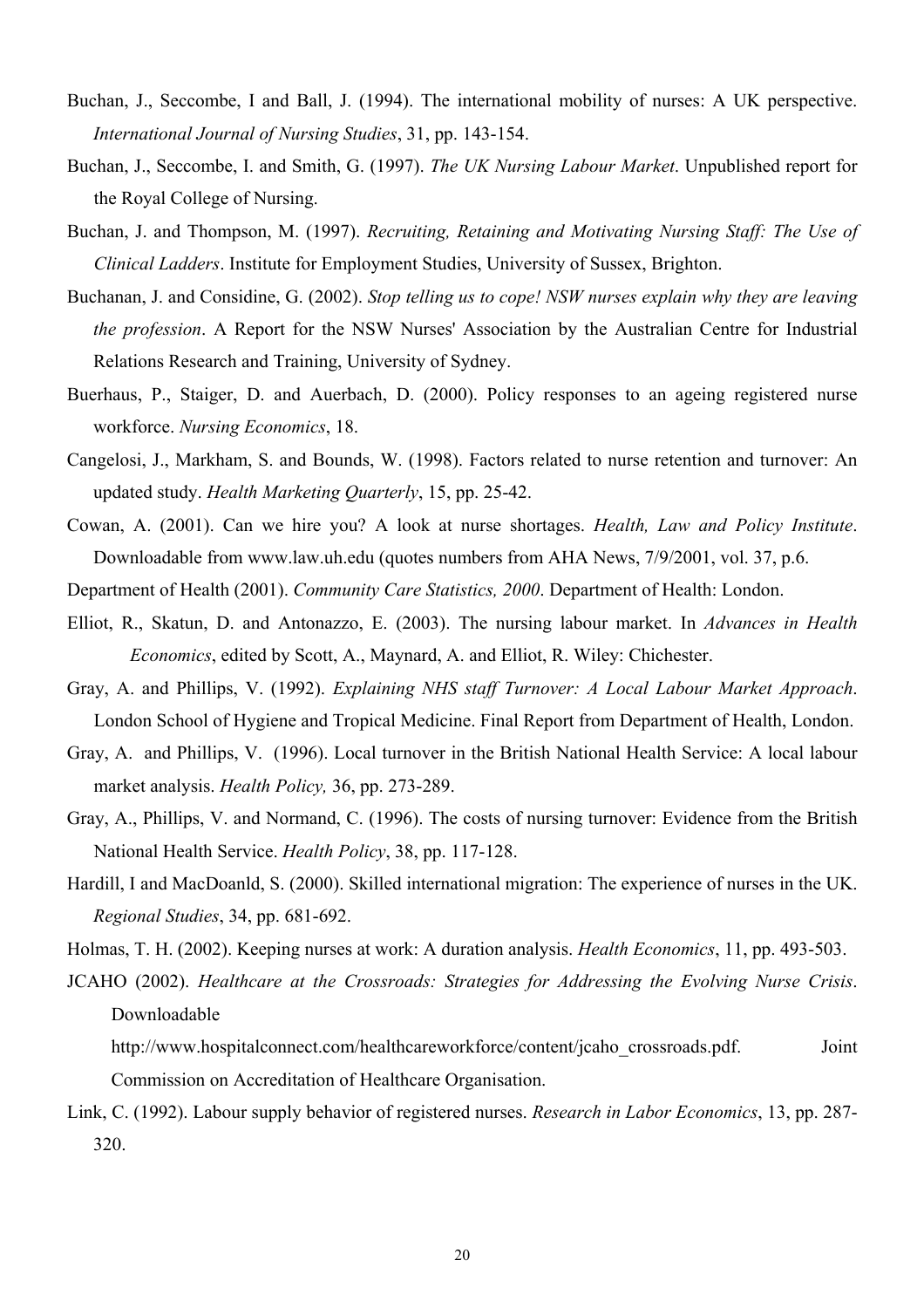- Mallikamas, S. (1990). Short run labour supply of registered nurses. PhD Thesis, The University of Wisconsin.
- Malone, B. (2002). Nursing shortages will jeopardise NHS modernisation unless government delivers spending review. Royal College of Nursing News, February 19th, 2002. Downloadable at www.rcn.org.uk/news.
- Morris, S. and McGuire, A. (2002). The private net present value and private internal rate of return to becoming a nurse in Great Britain. *Applied Economics*, 34, pp. 2189-2200.
- O'Hagan, J. (2002). Turning the tide. Reported in The Sydney Morning Herald, Australia, October 2<sup>nd</sup>.
- Parker, C. and Rickman, B. (1995). Economic determinants of the labor force withdrawal of registered nurses. *Journal of Economics and Finance*, 19, pp. 17-26.
- Phillips, V. (1995). Nurses' labour supply: participation, hours of work, and discontinuities in the supply function. *Journal of Health Economics*, 14, pp. 567-82.
- Pudney, S. and Shields, M. (2000a). Gender, race, pay and promotion in the British nursing profession: estimation of a generalised ordered probit model. *Journal of Applied Econometrics,* 15, pp. 367-399.
- Pudney, S. and Shields, M. (2000b). Gender and racial differentials in pay and promotion for NHS nurses. *Oxford Bulletin of Economics and Statistics*, 62, pp. 801-835.
- Roberts, M. et al. (1989). *What to do about the Nursing Shortage*. The Commonwealth Fund: New York.
- Royal College of Nursing (2002). *RCN Submission to Spending Review 2002*. RCN: London. Can de downloaded at: http://www.rcn.org.uk/news/news\_nursingshortages.html.
- Royal College of Nursing (2002). *Valued Equally: Members Survey 2002*. Downloadable at www.rcn.org.uk/publications.
- Schumacher, E. (1997). Relative wages and exit behavior among registered nurses. *Journal of Labor Research*, 20, pp. 581-592.
- Seccombe, I. and Smith, G. (1997). *Taking Part: Registered Nurses and the Labour Market in 1997*. The Institute for Employment Studies, Brighton.
- Shields, M. A. (2003). The global shortage of registered nurses: What can policy-makers learn from the econometric evidence on nurse labour supply? Report for the Victorian Department of Treasury and Finance, Australia.
- Shields, M. and Ward, M. (2001). Improving nurse retention in the National Health Service in England: The impact of job satisfaction in intentions to quit. *Journal of Health Economics*, 20, pp. 677-701.
- Shields, M. and Wheatley Price, S. (2002a). Racial harassment, job satisfaction and intentions to quit: Evidence from the British nursing profession. *Economica*, 69, pp. 295-326.
- Shields, M. and Wheatley Price, S. (2002b). The determinants of racial harassment at the workplace: Evidence from NHS nurses. *British Journal of Industrial Relations,* 40, pp. 1-21.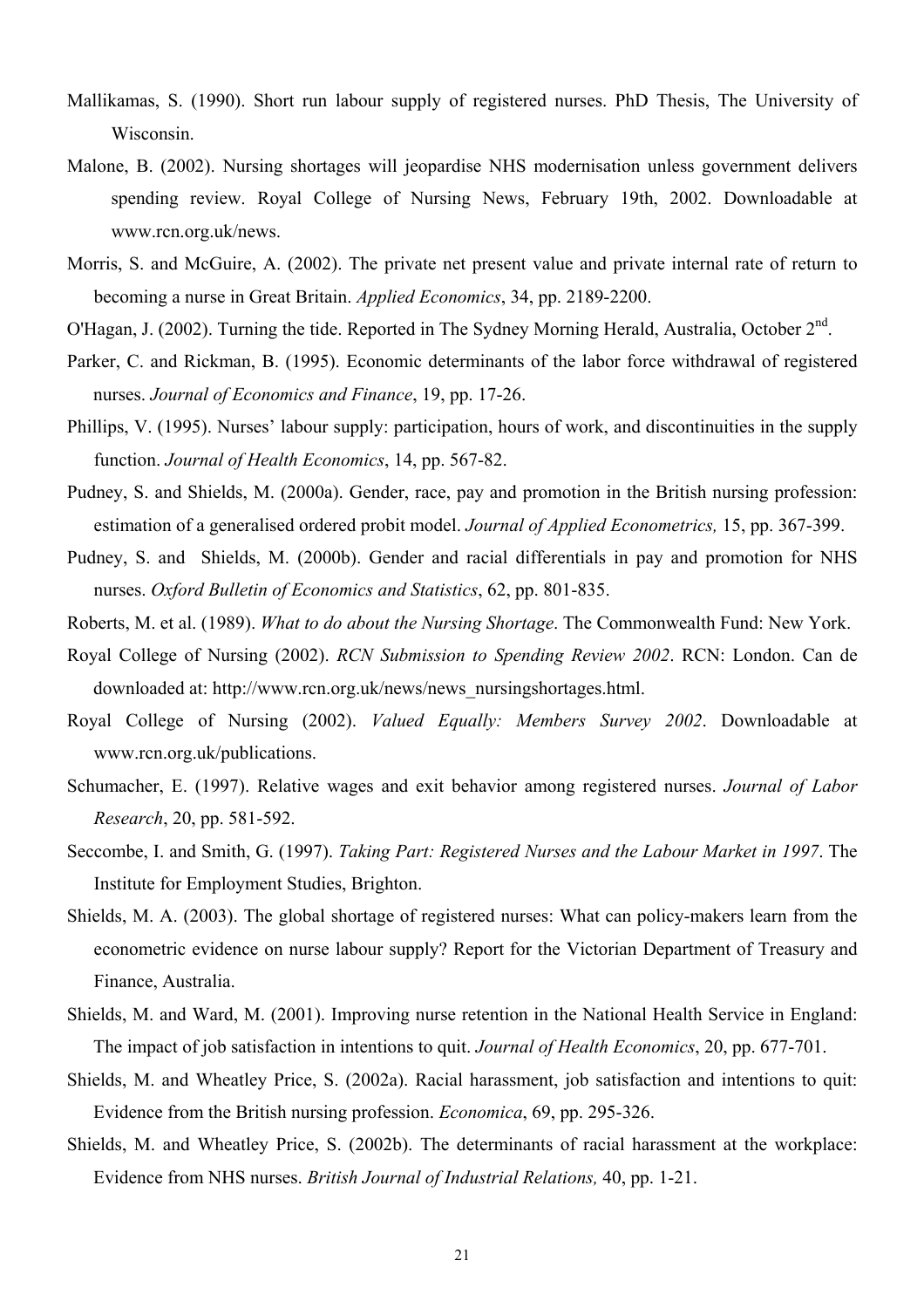- Skatun, D., Antonazzo, E, Scott, A. and Elliot, R. (2001). *Attracting Qualified Nurses back into Nursing: An Econometric Analysis of Nurse Labour Supply*. Paper presented at Department of Economics, University of Bergen (quoted in Antonazzo et al., 2003).
- Sloan, F. and Richupan, S. (1975). Short-run supply responses of professional nurses: A microanalysis. *Journal of Human Resources*, 10, pp. 241-257.
- Unites States General Accounting Office (2001). *Nursing Workforce: Emerging Nurse Shortages Dues to Multiple Factors*. Report to the Chairmen, Subcommittee on Health, Committee on Ways and Means, House of Representatives, July, no. GAO-01-944.
- Van den Berg. G.J. (2001). Duration models: specification, identification, and multiple durations. In J.J. Heckman and E.E. Leamer (eds.), *Handbook of Econometrics*, Volume 5, North-Holland, Amsterdam.
- Wanless, D. (2002). *Securing Our Future Health: Taking a Long-Term View*. Final Report, Public Enquiry Unit, HM Treasury: London (April).

Yett, D. (1975). *An Economic Analysis of the Nurse Shortage*. Lexington Books: MA, US.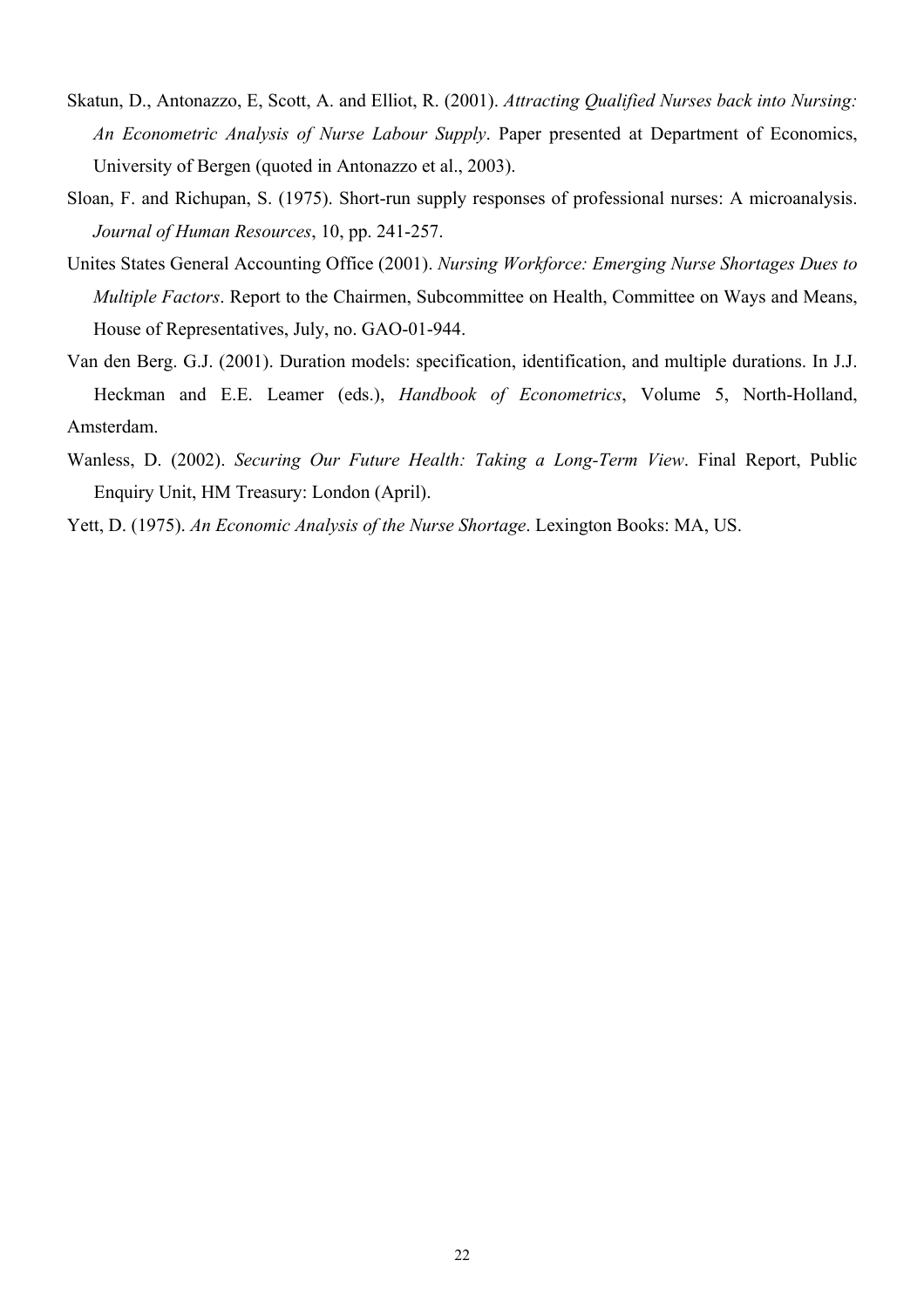

FIGURE 1: Predicted Wage Differential between NHS Nursing and Outside Employment by Age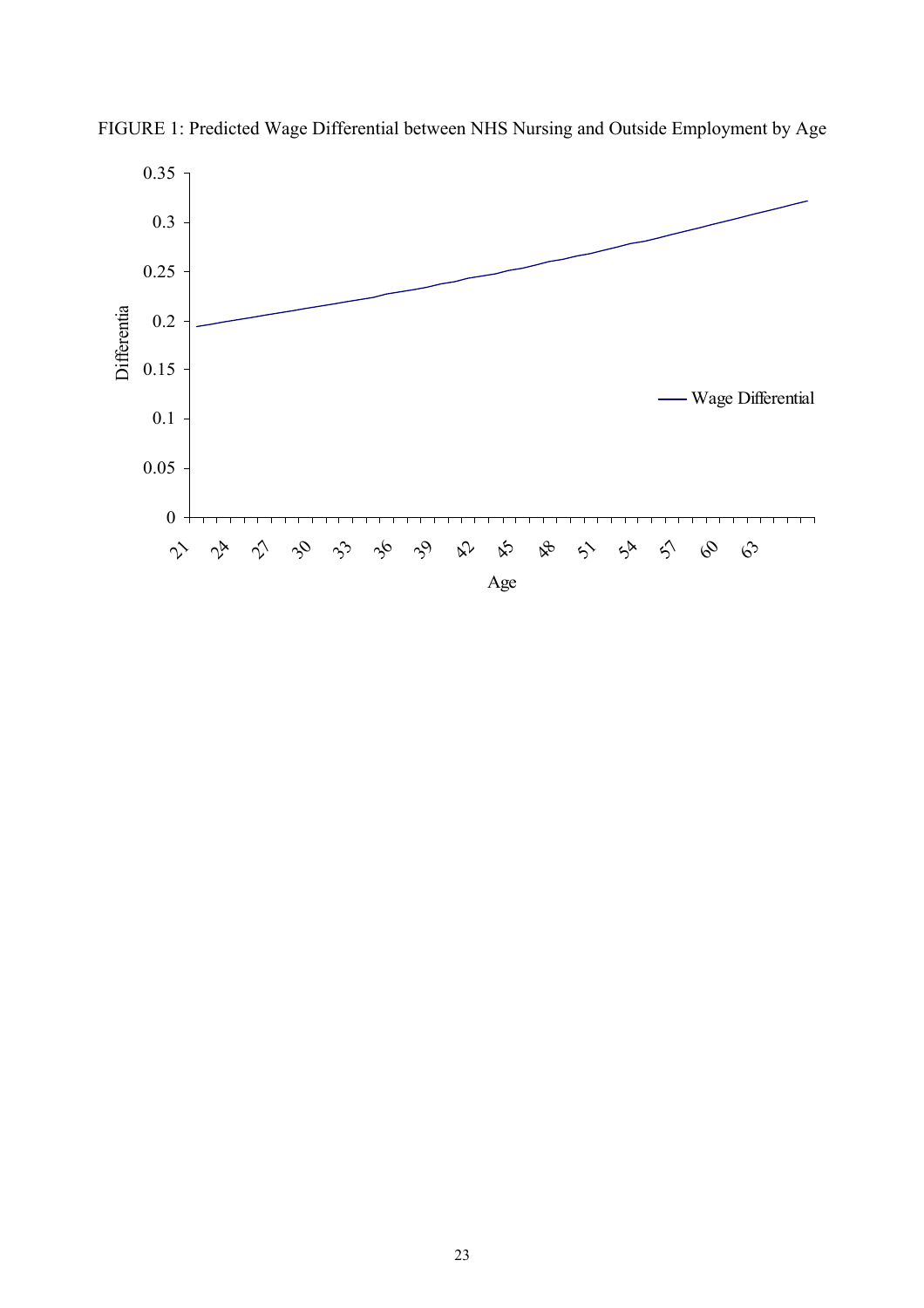| <b>Explanatory Variables</b>     | <b>NHS Nurse Wage</b> |           | <b>Outside Employment Wage</b> |           |  |
|----------------------------------|-----------------------|-----------|--------------------------------|-----------|--|
|                                  | $\beta$               | $t$ -stat | $\beta$                        | $t$ -stat |  |
| Age                              | 0.046                 | 16.68     | 0.045                          | 8.91      |  |
| Age-squared /100                 | $-0.048$              | $-14.59$  | $-0.050$                       | $-8.30$   |  |
| Male                             | 0.052                 | 4.36      | 0.023                          | 0.72      |  |
| Married or cohabiting            | 0.006                 | 0.56      | 0.036                          | 1.25      |  |
| Widowed / divorced / separated   | $-0.023$              | $-1.60$   | $-0.036$                       | $-0.96$   |  |
| Immigrant                        | 0.005                 | 0.25      | $-0.011$                       | $-0.22$   |  |
| Ethnic minority                  | $-0.050$              | $-2.60$   | $-0.122$                       | $-2.51$   |  |
| Limiting health condition        | $-0.035$              | $-2.41$   | $-0.001$                       | 0.04      |  |
| Supervisor (Grades E, F)         | $-0.095$              | $-1.62$   | $-0.165$                       | $-1.68$   |  |
| Non-supervisor (Grades C, D)     | $-0.190$              | $-3.27$   | $-0.235$                       | $-2.45$   |  |
| Nursing degree                   | 0.082                 | 7.04      | 0.119                          | 3.52      |  |
| 5 or more 'O' levels             | 0.066                 | 7.94      | 0.152                          | 7.43      |  |
| 1 or more 'A' levels             | 0.013                 | 1.26      | 0.011                          | 0.39      |  |
| Foreign nursing qualification    | 0.059                 | 2.68      | 0.118                          | 1.95      |  |
| Full-time employed               | $-0.057$              | $-7.40$   | 0.047                          | 2.41      |  |
| Permanent job                    | 0.067                 | 4.37      | $-0.037$                       | $-1.18$   |  |
| Has a second job                 | $-0.018$              | $-1.22$   | 0.006                          | 0.20      |  |
| Unsatisfied with pay in nursing  | $-0.008$              | $-2.36$   | $-0.100$                       | $-1.70$   |  |
| Auxiliary nurse (Grades A, B, C) | $-0.353$              | $-32.78$  | $-0.334$                       | $-12.80$  |  |
| More than 50 employees           | $-0.037$              | $-4.30$   | 0.090                          | 4.93      |  |
| Constant                         | 1.309                 | 21.90     | 1.085                          | 10.79     |  |
| $\overline{\text{N}}$            | 7220                  |           |                                | 1741      |  |
| Adjusted $R^2$                   | 0.392                 |           |                                | 0.386     |  |

## TABLE 1: OLS Models of NHS Nurse Wages and Outside Employment Wages

*Notes*: - The omitted categories are female, single, UK-born, white, no limiting long-term health condition, manager, no nursing degree, less than 5 'O' levels, no 'A' levels, no foreign nursing qualification, part-time, non-permanent job, no second job, satisfied with pay, registered or enrolled nurses and less than 50 employees at workplace. The models also include controls for year, season and region (8).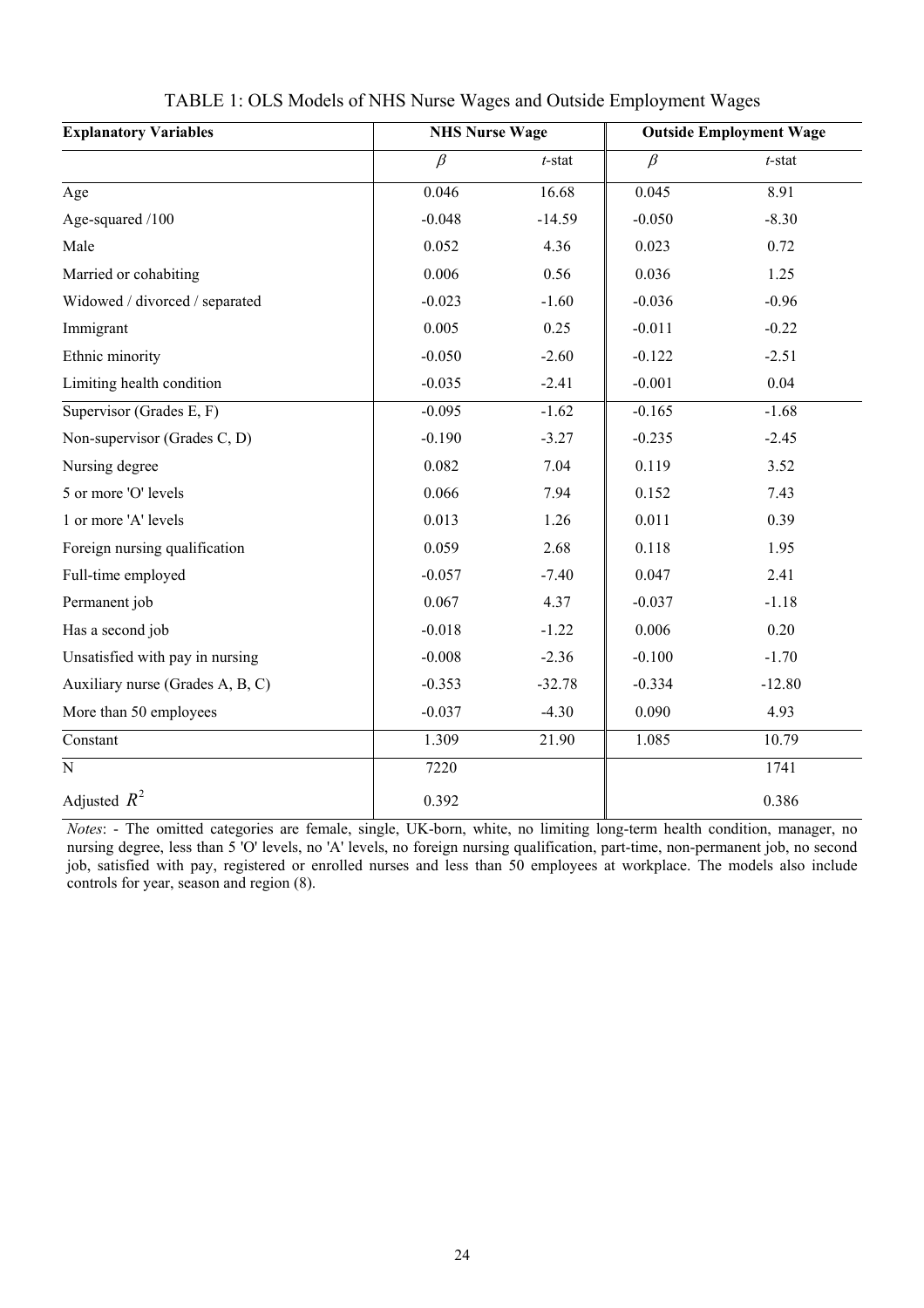| <b>Explanatory Variables</b>      | <b>Single Risks Model</b> |                | <b>Competing Risks Model</b> |                              |                          |                              |
|-----------------------------------|---------------------------|----------------|------------------------------|------------------------------|--------------------------|------------------------------|
|                                   | Not in the NHS            |                | <b>Other Employment</b>      |                              | <b>Non-Participation</b> |                              |
|                                   | $\beta$                   | $t$ -stat      | $\beta$                      | $t$ -stat                    | $\beta$                  | $t$ -stat                    |
| <b>Baseline</b> hazard            |                           |                |                              |                              |                          |                              |
| Duration $\leq 4$ months          | 1.306                     | 2.98           | $-1.088$                     | $-2.01$                      | 1.213                    | 1.45                         |
| $3$ months < Duration < 7 months  | 1.150                     | 2.68           | $-1.485$                     | $-2.89$                      | 1.662                    | 1.97                         |
| $6$ months < Duration < 13 months | 1.335                     | 4.24           | $-1.142$                     | $-2.95$                      | 1.429                    | 3.11                         |
| 12 months < Duration              | 0.494                     | 1.71           | $-1.870$                     | $-5.54$                      | 0.170                    | 0.42                         |
| Log wage differential             | 0.715                     | 5.19           | 0.258                        | 0.49                         | 1.564                    | 8.54                         |
| Age                               | $-0.032$                  | $-5.49$        | $-0.020$                     | $-2.63$                      | $-0.040$                 | $-4.15$                      |
| Married or cohabiting             | 0.250                     | 1.50           |                              | $\blacksquare$               |                          | $\overline{\phantom{a}}$     |
| Widowed / divorced / separated    | 0.223                     | 0.99           |                              |                              |                          |                              |
| Number of children                | $-0.082$                  | $-1.43$        |                              | $\overline{\phantom{0}}$     |                          |                              |
| Dependent child under 3 years     | $-0.259$                  | $-1.66$        | $-0.376$                     | $-1.93$                      | $-0.023$                 | $-0.10$                      |
| Limiting health condition         | 0.753                     | 4.78           | 0.296                        | 1.30                         | 1.335                    | 5.74                         |
| Supervisor (Grades E, F)          | $-2.039$                  | $-12.89$       | $-1.261$                     | $-6.45$                      | $-4.640$                 | $-8.27$                      |
| Non-supervisor (Grades C, D)      | $-0.976$                  | $-8.12$        | $-0.102$                     | $-0.62$                      | $-3.481$                 | $-10.66$                     |
| Full-time employed                | $-0.588$                  | $-5.27$        | $-0.083$                     | $-0.57$                      | $-1.368$                 | $-7.39$                      |
| Permanent job                     | $-0.411$                  | 1.86           | $\qquad \qquad \blacksquare$ | $\overline{\phantom{0}}$     |                          | $\qquad \qquad \blacksquare$ |
| Training in last 13 weeks         | $-0.494$                  | $-1.85$        |                              | $\overline{\phantom{a}}$     |                          | $\frac{1}{2}$                |
| Auxiliary nurse (Grades A, B, C)  | $-2.252$                  | $-7.06$        | $-2.144$                     | $-6.32$                      | $-1.959$                 | $-1.85$                      |
| Home owner                        | $-0.143$                  | $-0.72$        |                              | $\qquad \qquad \blacksquare$ |                          |                              |
| Home mortgage                     | $-0.427$                  | $-2.86$        |                              | $\overline{\phantom{a}}$     |                          | $\overline{\phantom{a}}$     |
| Home owner or home mortgage       | $\blacksquare$            | $\blacksquare$ | 0.103                        | 0.53                         | 0.570                    | 2.39                         |
| More than 50 employees            | $-1.756$                  | $-15.29$       | $-1.236$                     | $-8.60$                      | $-3.381$                 | $-9.89$                      |
| Mean Log Likelihood               | $-0.092$                  |                |                              | $-0.101$                     |                          |                              |
| Number of individuals             | 5015                      |                |                              | 5015                         |                          |                              |
| Number of 3-month periods         | 16174                     |                |                              | 16174                        |                          |                              |

TABLE 2: Proportional Hazard and Competing Risks Proportional Hazard Models for the Decision of Nurses to Quit the NHS

*Notes*: - means that the covariate is not included in the model. The omitted categories are single, no dependent child under 3 years, renter, no limiting long-term health condition, manager, part-time, non-permanent job, has not received employerfunded training in last 13 weeks, registered or enrolled nurses and less than 50 employees at workplace.